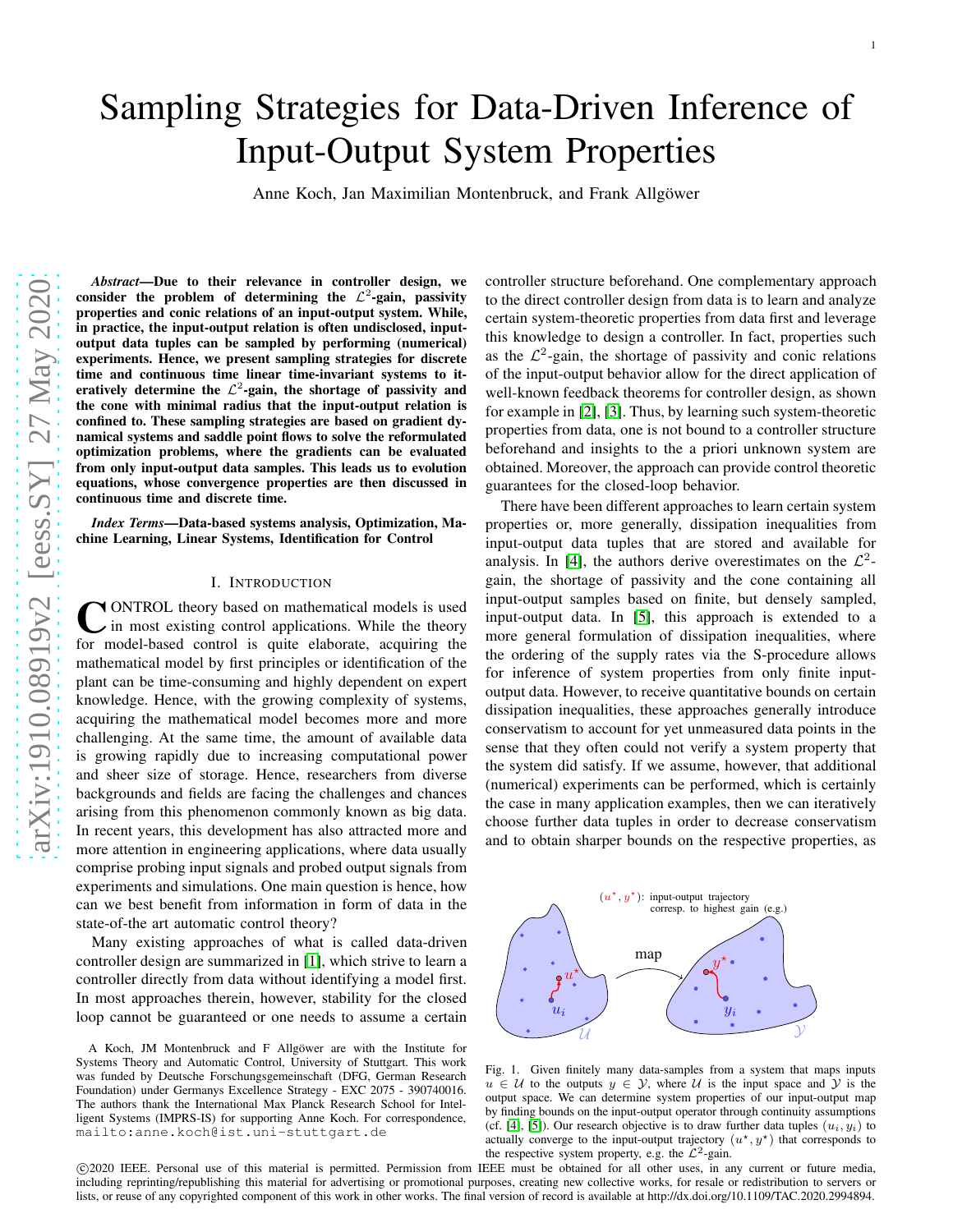

<span id="page-1-0"></span>Fig. 2. The general idea is to iteratively perform (numerical) experiments to converge to the parameter corresponding to a certain system property, e.g. the  $\mathcal{L}^2$ -gain. The gradient ascent algorithm is based on only input-output data while the system and hence the optimization function  $u \mapsto \rho(u)$  remains undisclosed.

schematically illustrated in Fig. [1.](#page-0-0)

Instead of finding the worst-case overestimate on inputoutput samples, we thus want to iteratively draw further inputoutput samples which allow us to converge to the true  $\mathcal{L}^2$ -gain, shortage of passivity, or minimal radius of a cone containing the input-output behavior. In fact, some results in this direction can be found in [\[6\]](#page-15-5) and [\[7\]](#page-15-6), where an iterative approach for determining the  $\mathcal{L}^2$ -gain of discrete time linear timeinvariant (LTI) systems is presented and discussed. Building upon this idea, the concept of sampling strategies for datadriven inference of passivity properties and conic relations were introduced in our prior work [\[8\]](#page-15-7) and [\[9\]](#page-15-8), respectively. In this paper, we present these approaches as a more general idea of the following form:

*Sampling strategy for inference of system properties:*

- 1) Formulate system property as optimization problem
- 2) Iteratively perform further (numerical) experiments
	- a) Calculate the gradient from input-output samples
	- b) Update the input along the (negative) gradient.

This general approach is schematically illustrated in Fig. [2.](#page-1-0)

#### *A. Outline*

The thrust of this work is to present a systematic approach to iteratively determine certain dissipation inequalities from input-output samples, where the input-output map remains undisclosed. In particular, we use multiple input-output trajectories with known initial condition to investigate the  $\mathcal{L}^2$ gain, the shortage of passivity and conic relations, respectively. We start in Sec. [II](#page-1-1) with discrete time LTI systems with a thorough analysis of continuous time optimization as well as the implications for the iterative scheme (discrete time optimization), where advanced sampling schemes can improve the convergence rate. While the general ideas have already been presented in [\[6\]](#page-15-5), [\[8\]](#page-15-7) and [\[9\]](#page-15-8), we are presenting stronger convergence results considering the shortage of passivity and conic relations. Furthermore, we introduce an improved iterative sampling strategy for both, the shortage of passivity and the cone with minimum radius. In Sec. [III,](#page-10-0) we generalize the framework presented in Sec. [II.](#page-1-1) Firstly, we extend the general approach to continuous time LTI systems in Sec. [III-A](#page-10-1) leading us to evolution equations, whose convergence properties we then investigate. We then shortly summarize the extension to multiple input multiple output (MIMO) systems in Sec. [III-B](#page-12-0) as presented in [\[10\]](#page-15-9) and [\[11\]](#page-15-10) and additionally provide results on the robustness of the presented framework to measurement noise. Finally, we apply the introduced approaches to different simulation examples in Sec. [IV](#page-13-0) including an oscillating system and a high dimensional system, and end with a short conclusion in Sec. [V.](#page-15-11)

## <span id="page-1-1"></span>II. SYSTEM ANALYSIS FOR DISCRETE TIME LTI SYSTEMS

Since our premise is to determine system properties from input-output data, one natural approach is the input-output framework introduced and presented for example in [\[2\]](#page-15-1) and [\[3\]](#page-15-2). Hence, we assume our system to be an operator that maps inputs  $u$  to outputs  $y$ . In practical application, this inputoutput map is often undisclosed. However, we can perform simulations or experiments where we choose the input  $u$  and measure the corresponding output  $y$ . We start with a single input single output (SISO) discrete time LTI systems

<span id="page-1-4"></span><span id="page-1-2"></span>
$$
y(t) = \sum_{k=0}^{\infty} g_k u(t - k),
$$
 (1)

where  $q_k$  denotes the impulse response sequence, u is the input to the system and  $y$  is the output of the system. For a given input sequence  $u(t)$ ,  $t = 1, ..., n$  the input to output operator in [\(1\)](#page-1-2) can be written in matrix notation

$$
\begin{pmatrix} y(1) \\ \vdots \\ y(n) \end{pmatrix} = \begin{pmatrix} g_0 & 0 & 0 & \dots & 0 \\ g_1 & g_0 & 0 & \dots & 0 \\ g_2 & g_1 & g_0 & \dots & 0 \\ \vdots & & & \ddots & \vdots \\ g_{n-1} & g_{n-2} & \dots & g_1 & g_0 \end{pmatrix} \begin{pmatrix} u(1) \\ \vdots \\ u(n) \end{pmatrix} \quad (2)
$$

in the following denoted by  $y = Gu$  with  $u, y \in \mathbb{R}^n$  and  $G \in$  $\mathbb{R}^{n \times n}$ . The matrix G representing the convolution operator for finite inputs  $u \in \mathbb{R}^n$  is a lower triangular Toeplitz matrix. Note that we assume  $u(t) = 0$  for  $t \le 0$  and only consider causal, asymptotically stable systems. However, the ideas of [\[12\]](#page-15-12) can be applied for converting the sampling strategies to closedloop approaches where pre-stabilizing controllers enable the application to unstable systems.

# *A.* L 2 *-Gain*

The small-gain theorem, as for example presented in [\[2\]](#page-15-1), plays an important role in systems analysis, stability studies and controller design. With the knowledge of an upper bound on the  $\mathcal{L}^2$ -gain of open-loop elements, the stability of the closed loop can be validated. The constant  $\gamma$  is an upper bound on the  $\mathcal{L}^2$ -gain of a dynamical system if

<span id="page-1-3"></span>
$$
||y|| \le \gamma ||u|| \tag{3}
$$

holds for all input-output tuples  $(u, y)$ , where u and y are taken from some Hilbert space H of which  $\langle \cdot, \cdot \rangle$  denotes the inner product and  $\|\cdot\|$  the corresponding induced norm. A graphical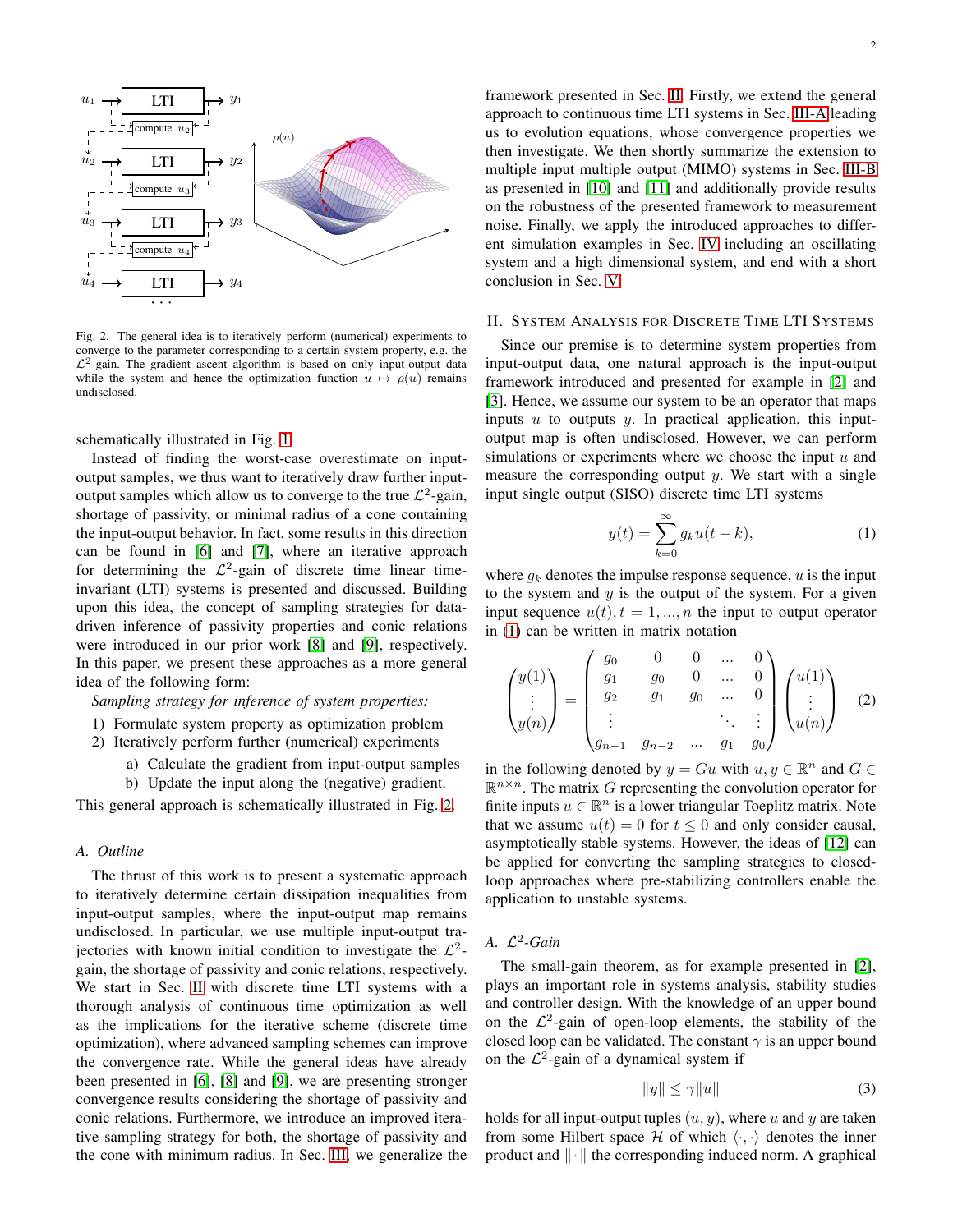

<span id="page-2-0"></span>Fig. 3. A graphical illustration of the  $\mathcal{L}^2$ -gain, denoted by  $\gamma$ , in the inputoutput plane.

interpretation of such a gain bound is depicted in Fig. [3.](#page-2-0) For an iterative model-free approach to determine the  $\mathcal{L}^2$ -gain  $\gamma$ , we formulate the definition [\(3\)](#page-1-3) into the optimization problem

$$
\gamma^2 = \sup_{\|u\|^2 \neq 0} \frac{\|y\|^2}{\|u\|^2}.
$$
 (4)

For discrete time LTI systems as given in [\(2\)](#page-1-4), the optimization problem in [\(4\)](#page-2-1) then reads

$$
\gamma^2 = \max_{\|u\|^2 \neq 0} \rho_1(u) = \max_{\|u\|^2 \neq 0} \frac{u^\top G^\top G u}{\|u\|^2},\tag{5}
$$

where the term  $\rho_1(u)$  is also referred to as the Rayleigh quotient. The Rayleigh quotient is a smooth function  $\rho_1(u)$ :  $\mathbb{R}^n \setminus \{0\} \to \mathbb{R}$  that is scale-invariant since  $\rho_1(u) = \rho_1(\alpha u)$ holds for all scalars  $\alpha \neq 0$ . Therefore, it is sufficient to consider the Rayleigh quotient on the unit sphere  $S^{n-1}$  =  ${u \in \mathbb{R}^n \|\Vert u\Vert = 1}.$  The critical points and critical values of  $\rho_1$  are the eigenvectors and eigenvalues of  $G<sup>T</sup>G$ , respectively, as shown for example in [\[13\]](#page-15-13). Thus, the maximum value of the Rayleigh quotient [\(4\)](#page-2-1) is exactly the maximum eigenvalue  $\lambda_1$ of the symmetric matrix  $G<sup>T</sup>G$ . This relation is also referred to as the variational characterization of eigenvalues or as the Courant-Fischer-Weyl principle.

Our first proposition recasts a results of [\[6\]](#page-15-5) and states that the gradient of the Rayleigh quotient can in fact be computed by only sampling two input-output data tuples, which can be generated, for example, from simulations or experiments.

**Proposition 1.** The gradient vector field of  $\rho_1: S^{n-1} \to \mathbb{R}$  is *given by*

$$
\nabla \rho_1(u) = 2G^{\top}Gu - 2\rho_1(u)u \tag{6}
$$

*and can be computed by evaluating*  $u \mapsto Gu$  *twice.* 

*Proof.* We endow the unit sphere  $S^{n-1}$  with the standard Riemannian metric, i.e. the Riemannian metric induced from the embedding  $S^{n-1} \subset \mathbb{R}^n$ . Hence, the gradient at  $u \in S^{n-1}$ is uniquely determined by

$$
\nabla \rho_1(u) = \frac{2G^{\top}Gu \cdot u^{\top}u - 2u^{\top}G^{\top}Gu \cdot u}{(u^{\top}u)^2}
$$

$$
= 2G^{\top}Gu - 2\rho_1(u)u.
$$

In order to compute  $\nabla \rho_1(u)$  from evaluating  $u \mapsto Gu$ , we define the involutory permutation matrix

$$
P = \begin{pmatrix} 0 & \dots & 0 & 1 \\ 0 & \dots & 1 & 0 \\ \vdots & \vdots & & \vdots \\ 1 & \dots & 0 & 0 \end{pmatrix}
$$

with  $P = P^{-1}$ . Note that the matrices G and  $G^{\top}$  are involutory conjugate since  $PG<sup>T</sup> = GP$  holds. Hence, we can compose  $G^{\top}u$  by  $G^{\top}u = PGPu$ . This finally leads to

$$
\nabla \rho_1(u) = 2PGPGu - 2(u^\top PGPGu)u
$$

<span id="page-2-1"></span>which only consists of operations we can perform by evaluating  $u \mapsto Gu$ .  $\Box$ 

In experiments or simulations, the term  $PGPGu$  can be obtained by performing one (numerical) experiment  $y = Gu$ , applying the reversed output  $PGu$  to G in a second experiment and reversing the output again.

<span id="page-2-3"></span>1)  $\mathcal{L}^2$ -*Gain* - *Continuous Time Solution:* To find the maximum of the Rayleigh quotient, we employ a gradient dynamical system

<span id="page-2-2"></span>
$$
\frac{\mathrm{d}}{\mathrm{d}\tau}u(\tau) = \nabla \rho_1(u(\tau))\tag{7}
$$

with  $u(\tau) = (u(\tau, 1), ..., u(\tau, n))$ , along whose solutions  $\rho_1$ increases monotonically, as illustrated in Fig. [4\(](#page-3-0)a). This leads us to the evolution equation

$$
\frac{\mathrm{d}}{\mathrm{d}\tau}u(\tau) = 2G^{\top}Gu(\tau) - 2\rho_1(u(\tau))u(\tau),\tag{8}
$$

also known as the Rayleigh quotient gradient flow. It is readily verified that the gradient flow [\(8\)](#page-2-2) leaves the sphere  $S^{n-1}$ invariant [\[13\]](#page-15-13). On the sphere  $S^{n-1}$ , the Rayleigh quotient gradient flow is in fact equivalent to the so-called *Oja flow*

$$
\frac{\mathrm{d}}{\mathrm{d}\tau}u(\tau) = (u(\tau)^{\top} (G^{\top} G - u(\tau)^{\top} G^{\top} G u(\tau) I_n) u(\tau), \quad (9)
$$

defined in  $\mathbb{R}^n$ , with  $I_n$  being the  $n \times n$  identity matrix. The *Oja flow* is used, for example, in neural network learning theory as a means to determine the eigenvectors corresponding to the largest eigenvalues.

<span id="page-2-4"></span>**Theorem 1.** Assume  $\lambda_1 > \lambda_2 \geq ... \geq \lambda_n$  for the eigenvalues  $\lambda_i$  *of*  $G^{\top}G$ *. For almost all initial conditions*  $u(0)$  *with*  $||u(0)|| = 1$ ,  $\rho_1$  *converges to*  $\gamma^2$ , the squared  $\mathcal{L}^2$ -gain, along *the solutions of* [\(8\)](#page-2-2)*.*

*Proof.* This result follows directly from Thm. 3.4 in [\[13\]](#page-15-13).  $\square$ 

Note that the convergence almost everywhere only excludes starting points in the union of eigenspaces of  $G<sup>T</sup>G$  corresponding to the eigenvalues  $\lambda_2, ..., \lambda_n$ , which is a nowhere dense subset of  $S^{n-1}$ .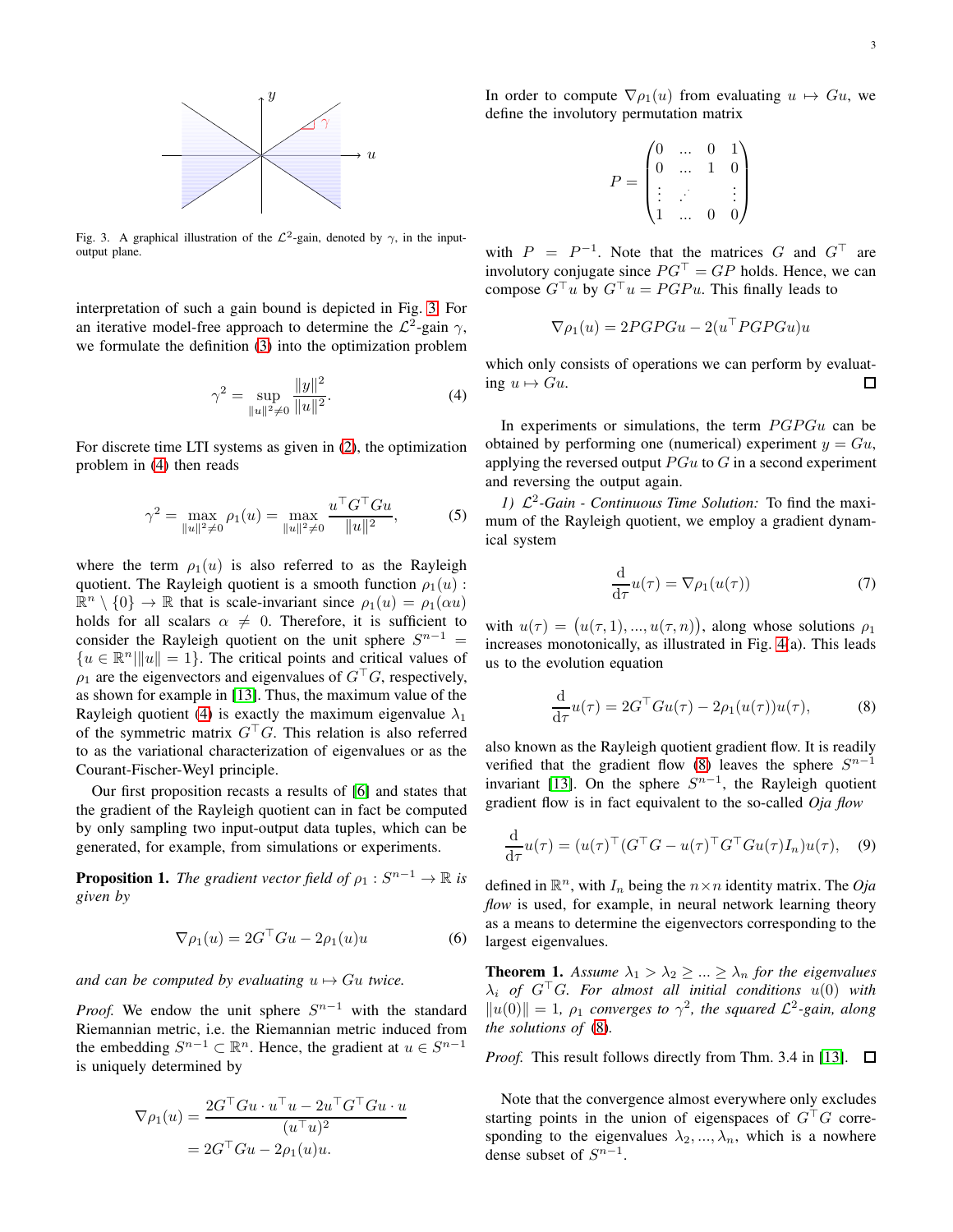

Fig. 4. Illustration of the (a) continuous time and (b) discrete time gradient ascent optimization of the cost function  $\rho_1: S^{n-1} \to \mathbb{R}$ .

<span id="page-3-0"></span>

<span id="page-3-1"></span>Fig. 5. An inital input  $u_0 \in \mathbb{R}^n$  iteratively converges towards the input u corresponding to the parameter  $\gamma$  ( $\mathcal{L}^2$ -gain).

2)  $\mathcal{L}^2$ -*Gain - Discrete Time Solution:* In an experimental setup, we can only iteratively determine the gradient from input-output data and hence, we extend the result to discrete time optimization. Generally, an iterative approach for maximizing  $\rho_1$  in [\(5\)](#page-2-3) is to construct a sequence  $(u_k)_{k=1,2,...}$ , as illustrated in Fig. [5,](#page-3-1) such that  $\rho_1(u_{k+1}) > \rho_1(u_k)$  holds for all  $k$  as depicted in Fig. [4\(](#page-3-0)b). One standard tool in numerical linear algebra to construct such a sequence converging towards the dominant eigenvector and corresponding eigenvalue of a linear operator is the power method

$$
u_{k+1} = \frac{G^{\top}Gu_k}{\|G^{\top}Gu_k\|}.
$$
 (10)

This method, which was amongst other methods proposed in [\[6\]](#page-15-5), presents a possible approach for iteratively estimating the  $\mathcal{L}^2$ -gain without any knowledge of an explicit expression of G, since we can retrieve the expression  $G^{\top}Gu_k$  for any  $u_k \in \mathbb{R}^n$ by sampling two input-output samples  $Gu_k$  and  $G^{\top}Gu_k =$  $PGPGu_k$ . Hence, by iterative input-output sampling, we can apply the power method for finding the  $\mathcal{L}^2$ -gain while the input-output operator remains undisclosed.

**Proposition 2** ([\[13\]](#page-15-13), [\[6\]](#page-15-5)). Let the largest eigenvalue of  $G^{\top}G$ *be unique. Then, for almost all initial conditions*  $u_0$  *with*  $\|u_0\| = 1$ , the sequence  $(u_k)_{k=1,2,...}$  constructed by [\(10\)](#page-3-2) *converges to the dominant eigenvector of* G⊤G *and hence,*  $\rho_1$  *converges to*  $\gamma^2$ , the squared  $\mathcal{L}^2$ -gain, along this sequence.

With the scale-invariance of the Rayleigh quotient, the relevant information is contained in the direction of  $u_k$ . In other words, an iterate  $u_k \in S^{n-1}$  represents the onedimensional subspace  $\{\beta u_k : \beta \in \mathbb{R}\}.$  This links our approaches to optimizing over the real projective  $(n-1)$ -space, usually denoted by  $\mathbb{RP}^{n-1}$ . The real projective  $(n-1)$ -space is defined as the set of all lines through the origin in  $\mathbb{R}^n$ . For further information, the interested reader is referred to [\[13\]](#page-15-13).

To improve the convergence rate of [\(10\)](#page-3-2), the application of the Lanczos method is introduced in [\[6\]](#page-15-5). In [\[7\]](#page-15-6), Rojas et al. propose another approach to decrease the required inputoutput samples. Since  $G$  is a lower triangular Toeplitz matrix, the matrix PG is symmetric and can be factorized into  $Q\Lambda Q^{\top}$ where  $Q$  is an orthonormal matrix and  $\Lambda$  is a diagonal matrix with the eigenvalues of PG. With  $G<sup>T</sup>G = PGPG =$  $Q\Lambda Q^{\top}Q\Lambda Q^{\top} = Q\Lambda^2 Q^{\top}$ , we hence find that the maximum absolute eigenvalue of  $PG$  is exactly the square root of the maximal eigenvalue of  $G^{\top}G$ . Hence, finding the  $\mathcal{L}^2$ -gain by applying the power method to the matrix  $PG$  requires only one sample per iteration.

There is another well-known method that maximizes the Rayleigh quotient, namely the Rayleigh quotient iteration, which uses the iteration scheme

$$
u_{k+1} = \frac{((G^{\top}G) - \rho_1(u_k)I_n)^{-1}u_k}{\|((G^{\top}G) - \rho_1(u_k)I_n)^{-1}u_k\|}.
$$
 (11)

The Rayleigh quotient iteration has stronger convergence properties [\[14\]](#page-15-14), but it cannot be applied in the present setting since we cannot compute the right hand side without explicit knowledge of G.

# *B. Passivity*

Besides the  $\mathcal{L}^2$ -gain, passivity is one of the key properties that can be exploited in order to analyze stability and design controllers, cf. [\[15\]](#page-15-15). The relevance of passivity for feedback control was recognized early, providing well-known feedback theorems for passive systems (cf. [\[2\]](#page-15-1) and [\[3\]](#page-15-2)). We start with a general input-output definition of passivity [\[3\]](#page-15-2). A system that maps inputs  $u$  to the outputs  $y$  is said to be passive if

$$
\langle y, u \rangle \ge 0 \tag{12}
$$

<span id="page-3-2"></span>holds for all input-output tuples  $(u, y)$ , where u and y are taken from some Hilbert space  $H$ . For controller design, however, we are specifically interested to which extent a system is or is not passive. The shortage of passivity is defined as the smallest s such that

<span id="page-3-3"></span>
$$
\langle y, u \rangle \ge -s \|y\|^2 \tag{13}
$$

holds for all input-output tuples  $(u, y)$ . The system is said to be output strictly passive if  $s < 0$ . A graphical illustration of output strict passivity is given in Fig. [6.](#page-4-0) For  $s > 0$ , the shortage of passivity corresponds to the excess of passivity of a controller required to render the closed loop stable. For a more detailed description of passivity and its relevance for the application of well-known feedback theorems, the reader is referred to [\[2\]](#page-15-1), [\[15\]](#page-15-15) and Chapter 6 of [\[3\]](#page-15-2). Another parameter to determine to which extent a system is or is not (input strictly) passive is the input-feedforward passivity index, for which a sampling strategy can be found in [\[8\]](#page-15-7), extended in [\[16\]](#page-15-16). While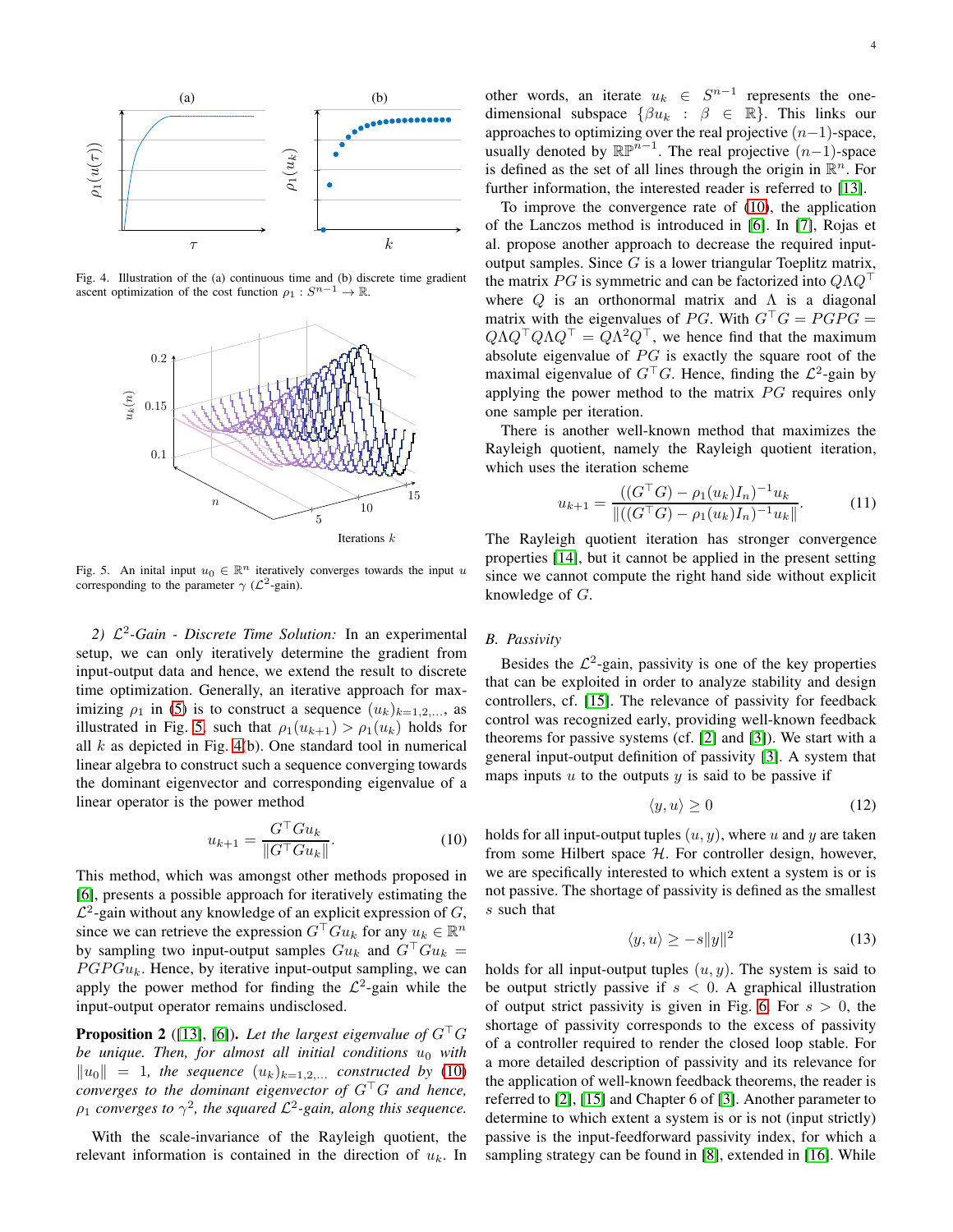we only consider the shortage of passivity here in detail, inputstrict passivity nicely fits into the general framework presented in this paper and the extensions and discussions in Sec. [III](#page-10-0) hence also hold for the input feedforward passivity parameter.

The shortage of passivity definition [\(13\)](#page-3-3) for discrete time LTI systems of the form [\(2\)](#page-1-4) reads

$$
u^{\top}Gu \ge -su^{\top}G^{\top}Gu,\tag{14}
$$

which must hold for all admissible inputs  $u$ . Let us now assume that  $g_0 \neq 0$ . Consequently, the Toeplitz matrix G has full rank and  $G<sup>T</sup>G$  is positive definite. Reformulating the definition of the system property [\(14\)](#page-4-1) into an optimization problem, with  $u^\top G u = \frac{1}{2} u^\top (G + G^\top) u$  due to the symmetry in quadratic terms, leads to

$$
s = -\min_{\|u\| \neq 0} \rho_2(u) = -\min_{\|u\| \neq 0} \frac{1}{2} \frac{u^\top (G + G^\top) u}{u^\top G^\top G u}.
$$
 (15)

The term  $\rho_2$  here is also referred to as the generalized Rayleigh quotient, which is a smooth function  $\rho_2 : \mathbb{R}^n \setminus \{0\} \to \mathbb{R}$ . This minimization problem represents a generalized eigenvalue problem, where the critical points and critical values of  $\rho_2$  are the generalized eigenvectors  $v_i$  and generalized eigenvalues  $\lambda_i$ of the pair  $(\frac{1}{2}(G + G^{\top}), G^{\top}G)$  [\[8\]](#page-15-7) defined by

$$
\frac{1}{2}(G + G^{\top})v_i = \lambda_i G^{\top} G v_i, \quad i = 1, \dots, n.
$$

Therefore, we are searching for the smallest generalized eigenvalue of the generalized eigenvalue problem denoted by  $\lambda_n$ . With  $s = -\lambda_n$ , this allows to infer information on passivity  $(s \leq 0)$ , output strict passivity  $(s < 0)$  and the shortage of passivity  $(s > 0)$ .

Due to the scale invariance of the generalized Rayleigh quotient  $\rho_2$ , we consider the optimization problem [\(15\)](#page-4-2) on the sphere  $S^{n-1}$ . Our second proposition states that the gradient of the generalized Rayleigh quotient can be computed by only sampling three input-output tuples.

**Proposition 3.** The gradient vector field of  $\rho_2: S^{n-1} \to \mathbb{R}$  is *given by*

$$
\nabla \rho_2(u) = \frac{1}{\|Gu\|^2}((G + G^\top)u - 2\rho_2(u)G^\top Gu) \tag{16}
$$

$$
= \frac{Gu + PGPu}{\|Gu\|^2} - \frac{u^{\top} (Gu + PGPu)}{\|Gu\|^4} (PG)^2 u.
$$

*and can be computed by evaluating*  $u \mapsto Gu$  *thrice.* 

*Proof.* This result follows directly from [\[8\]](#page-15-7), Lemma 2. 口



<span id="page-4-0"></span>Fig. 6. A graphical illustration of output strict passivity in a plane, where s denotes the shortage of passivity.

<span id="page-4-4"></span>

5

Computing the gradient vector field [\(16\)](#page-4-3) hence requires the three data samples  $(u, Gu), (u, PGPu)$ , and  $(u, (PG)^2u)$ from three consecutive (numerical) experiments. For reasons of measurement noise, it is recommendable to calculate  $||Gu||^2$ by  $u^{\top} (PG)^{2} u$  (cf. [\[6\]](#page-15-5)).

<span id="page-4-1"></span>*1) Passivity - Continuous Time Solution:* In order to find the smallest generalized eigenvalue  $\lambda_n$  and hence the shortage of passivity, we employ the gradient dynamical system

$$
\frac{\mathrm{d}}{\mathrm{d}\tau}u(\tau) = -\nabla\rho_2(u(\tau))\tag{17}
$$
\n
$$
= \frac{1}{\|Gu(\tau)\|^2} (2\rho_2(u(\tau))G^\top Gu(\tau) - (G + G^\top)u(\tau))
$$

<span id="page-4-2"></span>along whose solutions  $\rho_2$  decreases monotonically. By

$$
\frac{\mathrm{d}}{\mathrm{d}\tau} ||u(\tau)||^2 = 2u(\tau)^{\top} \frac{\mathrm{d}}{\mathrm{d}\tau} u(\tau)
$$
\n
$$
= \frac{2}{||Gu(\tau)||^2} \left( 2\rho_2(u(\tau))u(\tau)^{\top} G^{\top}Gu(\tau) - u(\tau)^{\top} (G + G^{\top})u(\tau) \right)
$$
\n
$$
= 2 \left( 2\rho_2(u(\tau)) - 2\rho_2(u(\tau)) \right) = 0
$$

we verified that [\(17\)](#page-4-4) leaves the sphere  $S^{n-1}$  invariant.

When discussing convergence on the unit sphere, it is important to recall that there can never be only one critical point of any vector field on the unit sphere. The Euler characteristic is two for any even-dimensional sphere and zero for any odd-dimensional sphere [\[17,](#page-15-17) Thm. 2.3]. Hence, almost global convergence, which excludes a nowhere dense subset of  $S^{n-1}$ , is the strongest convergence result possible for our vector field on the unit sphere.

Gradient flows of Morse-functions or more generally of Morse-Bott functions have, with the topological restrictions, strong convergence properties on manifolds. We say  $\rho_2$ :  $S^{n-1} \to \mathbb{R}$  is a Morse-Bott function provided the following three conditions from [\[13,](#page-15-13) p. 21] are satisfied:

- a)  $\rho_2: S^{n-1} \to \mathbb{R}$  has compact sublevel sets.
- b)  $C(\rho_2) = \bigcup_{j=1}^k N_j$  with  $N_j$  being disjoint, closed and connected submanifolds of  $S^{n-1}$  and  $\rho_2$  being constant on  $N_j$ ,  $j = 1, ..., k$ .
- c) ker  $(H_{\rho_2}(u)) = T_u N_j$ , for all  $u \in N_j$ ,  $j = 1, ..., k$ .

<span id="page-4-3"></span>Here,  $C(\rho_2)$  denotes the set of critical points of  $\rho_2$ ,  $H_{\rho_2}(u)$ denotes the Hessian of  $\rho_2$  at u, ker  $(H_{\rho_2}(u))$  denotes the kernel of the Hessian of  $\rho_2$  at u and  $T_u N_j$  is the tangent space of  $N_i$  at u.

Due to the strong convergence properties of gradient flows of Morse-Bott functions, we show in the following that  $\rho_2$ :  $S^{n-1} \to \mathbb{R}$  is indeed a Morse-Bott function as defined above.

<span id="page-4-5"></span>**Lemma 1.** *The generalized Rayleigh quotient*  $\rho_2$  *on the unit sphere*  $S^{n-1}$  *is a Morse-Bott function.* 

*Proof.* Condition a) of the definition of a Morse-Bott function requires that for all  $c \in \mathbb{R}$  the sublevel set  $\{u \in S^{n-1} | \rho_2(u) \leq$ c} is a compact subset of  $S^{n-1}$ . Since  $S^{n-1}$  is compact and  $\rho_2$  is continuous, this is satisfied.

The critical points  $C(\rho_2)$  are all  $u \in S^{n-1}$  such that

$$
\left(\frac{1}{2}(G + G^{\top}) - \rho_2(u)G^{\top}G\right)u = 0,
$$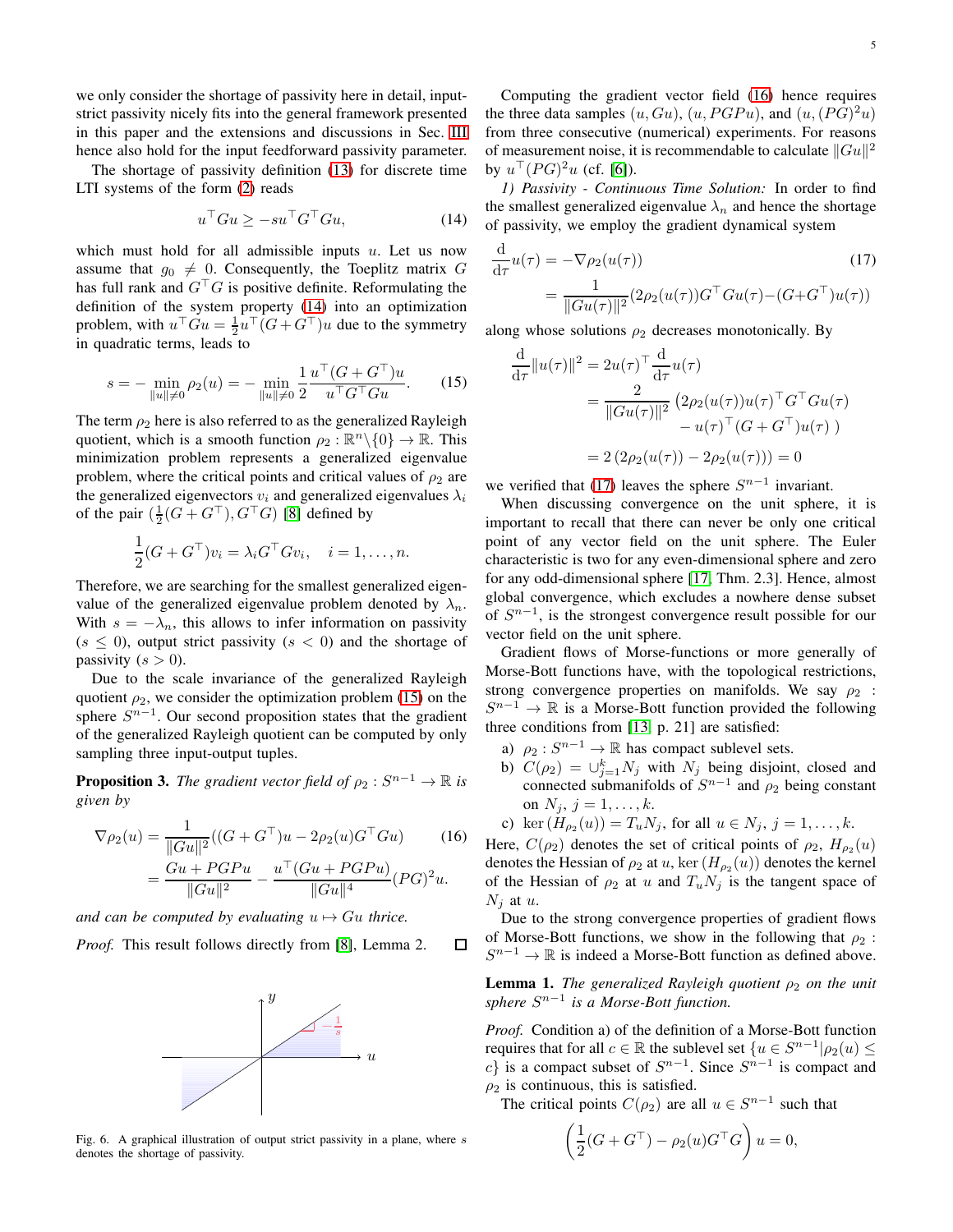which are exactly the generalized eigenvectors of the matrix pair  $(\frac{1}{2}(G + G^{\top}), G^{\top}G)$ . All eigenvalues with geometric multiplicity one are hence isolated critical points.

If the generalized eigenvalue  $\lambda_i$  has geometric multiplicity of  $m$ , then the solution of the equation

$$
\left(\frac{1}{2}(G + G^{\top}) - \lambda_i G^{\top} G\right)u = 0
$$

is an *m*-dimensional linear subspace of  $\mathbb{R}^n$  and a closed connected submanifold  $N_i$  of dimension  $m - 1$  on the unit sphere  $S^{n-1}$ . On this submanifold,  $\rho_2(u) = \lambda_i$  for all  $u \in N_i$ . Therefore, condition b) is also satisfied. Finally, we need to show that also condition c) holds. According to the above discussion,  $T_u N_j$  is contained in ker  $(H_{\rho_2}(u))$  and we only have to show that ker  $(H_{\rho_2}(u)) \subseteq T_u N_j \,\forall u \in N_j$ . Hence, we start by calculating the Hessian H of  $\rho_2$  at the critical points.

Let  $v_i \in C(\rho)$  be the generalized eigenvector corresponding to the generalized eigenvalue  $\lambda_i$  of multiplicity m. Then the symmetric Hessian matrix of  $\rho_2$  at  $v_i$  is given by

$$
H_{\rho_2}(v_i) = \frac{2}{\|Gv_i\|^2} \left( \frac{1}{2} (G + G^\top) - \lambda_i G^\top G \right).
$$

In this case, the vector  $v_i$  is an element of an  $(m - 1)$ dimensional submanifold  $N_i$ , and the nullspace of the Hessian  $H_{\rho_2}(v_i)$  is exactly the eigenspace corresponding to  $\lambda_i$ . Let  $\psi \in T_{v_i} S^{n-1}$  have a normal component to the eigenspace  $N_i$ , but  $\psi$  still lies in the kernel of the Hessian  $H_{\rho_2}(v_i)$ . Then

$$
\lambda_i G^{\top} G \psi - \frac{1}{2} (G + G^{\top}) \psi = 0
$$

must hold and hence  $(\psi, \lambda_i)$  is a solution to the generalized eigenvalue problem and  $\psi \in N_i$ , which leads to a contradiction. Hence, the Hessian  $H_{\rho_2}(v_i)$  has full rank in any direction normal to  $N_i$  at any  $v_i \in N_i$ . We say that every critical point of  $S^{n-1}$  belongs to a nondegenerate critical submanifold.

Altogether, we have shown that the generalized Rayleigh quotient  $\rho_2$  is indeed a Morse-Bott function on the unit sphere  $S^{n-1}$ , which concludes the proof.  $\Box$ 

With this result, we find strong convergence guarantees for the generalized Rayleigh quotient flow, summarized in the following theorem.

<span id="page-5-2"></span>**Theorem 2.** Assume  $\lambda_n < \lambda_{n-1} \leq \cdots \leq \lambda_1$  for the gener*alized eigenvalues*  $\lambda_i$  *of the matrix pair*  $\left(\frac{1}{2}(G+G^{\top}), G^{\top}G\right)$ . *For almost all initial conditions*  $u(0)$  *with*  $||u(0)|| = 1$ ,  $\rho_2$ *converges to* −s*, the shortage of passivity, along the solutions of* [\(17\)](#page-4-4)*.*

*Proof.* We start by showing that  $\rho_2$  has two minima at the eigenvector  $\pm v_n$  corresponding to the smallest eigenvalue  $\lambda_n$ . All other critical points are saddle points or maxima of  $\rho_2$ .

The linearization of [\(17\)](#page-4-4) on the unit sphere at any generalized eigenvector  $v_i$  corresponding to the generalized eigenvalue  $\lambda_i$ ,  $i = 1, \ldots n$ , reads

$$
\frac{\partial}{\partial \tau}u(\tau) = \frac{2}{\|Gv_i\|^2} \left(\lambda_i G^{\top} G - \frac{1}{2} (G + G^{\top})\right) u(\tau),
$$
  

$$
u(\tau)^{\top} v_i = 0.
$$

To study the exponential stability of the critical points, we are now interested in the eigenvalues of the symmetric matrix  $(\lambda_i G^{\top}G - \frac{1}{2}(G + G^{\top}))$  for all  $i = 1, \ldots, n$  corresponding to the critical points  $v_i$ . Since  $(\lambda_i G^{\top} G - \frac{1}{2} (G + G^{\top}))$  is a symmetric matrix, the eigenvalues of  $(\lambda_i G^{\top} G - \frac{1}{2}(G + G^{\top}))$ in the tangent space  $T_{v_i}S^{n-1}$  are all negative if and only if

<span id="page-5-1"></span>
$$
u^{\top} \left(\lambda_i G^{\top} G - \frac{1}{2} (G + G^{\top})\right) u < 0 \quad \forall u \in T_{v_i} S^{n-1}.\tag{18}
$$

From the definition of critical points, we know  $\lambda_i G^{\top} G v_i$  –  $\frac{1}{2}(G + G^{\top})v_i = 0$  for all  $i = 1, \dots, n$ . Adding  $\lambda_n G^{\top} G v_i$  to both sides reads

<span id="page-5-0"></span>
$$
\lambda_n G^{\top} G v_i - \frac{1}{2} (G + G^{\top}) v_i = (\lambda_n - \lambda_i) G^{\top} G v_i.
$$
 (19)

Since  $\frac{1}{2}(G + G^{\top})$ ,  $G^{\top}G$  are symmetric matrices, there exists a basis for  $\mathbb{R}^n$  of generalized eigenvectors, which are  $G^{\top}G$ orthogonal (i.e.  $v_i^\top G^\top G v_j = 0$ , for  $i \neq j$ ). Thus, every vector  $u \in T_{v_i} S^{n-1}$  can be decomposed into a linear combination of these generalized eigenvectors  $v_i$ ,  $i = 1, \ldots, n$ . Multiplying  $v_i^{\top}$  on both sides of [\(19\)](#page-5-0), we retrieve

$$
v_i^{\top} \left( \lambda_n G^{\top} G - \frac{1}{2} (G + G^{\top}) \right) v_i = (\lambda_n - \lambda_i) \| G v_i \|^2
$$

which is strictly less than zero for all  $i \neq n$ . With  $u =$  $\sum_{i=1}^{n} \alpha_i v_i$ , where  $\alpha_i \in \mathbb{R}$  for  $i = 1, \dots, n$ , we find

$$
u^{\top} \left(\lambda_n G^{\top} G - \frac{1}{2} (G + G^{\top})\right) u = \sum_{i=1}^n \alpha_i^2 (\lambda_n - \lambda_i) ||Gv_i||^2
$$

which is negative if at least one  $\alpha_i \neq 0$  for any  $i=1,\ldots, n-1$ . With condition [\(18\)](#page-5-1), the eigenvalues of  $(\lambda_n G^{\top}G - \frac{1}{2}(G + G^{\top}))$ in the tangent space  $T_{v_n} S^{n-1}$  are hence all negative, and the critical points  $\pm v_n$  are exponentially stable. Analogously, the definition of generalized eigenvalues yields

$$
v_n^{\top} \left(\lambda_i G^{\top} G - \frac{1}{2} (G + G^{\top})\right) v_n = (\lambda_i - \lambda_n) \|G v_n\|^2.
$$

Since we can always choose  $\alpha \in \mathbb{R}$  such that  $(v_n + \alpha v_i) \in$  $T_{v_i}S^{n-1}$ , we find

$$
(v_n + \alpha v_i)^{\top} \left(\lambda_i G^{\top} G - \frac{1}{2} (G + G^{\top})\right) (v_n + \alpha v_i)
$$
  
=  $(\lambda_i - \lambda_n) ||Gv_n||^2$ ,

which is strictly greater than zero for all  $i \neq n$ . With condition [\(18\)](#page-5-1), there therefore exists at least one positive eigenvalue of  $(\lambda_i G^{\top} G - \frac{1}{2}(G + G^{\top}))$  on the tangent space  $T_{v_i} S^{n-1}$  for all  $i \neq n$ . Any critical point  $v_i$  with  $i \neq n$  is hence a saddle point or a maximum of  $\rho_2$ .

Due to the reasoning above, only the isolated critical points  $\pm v_n$  can be attractors for [\(17\)](#page-4-4). The union of generalized eigenspaces of the matrix pair  $(\frac{1}{2}(G+G^\top), G^\top G)$  corresponding to the generalized eigenvalues  $\lambda_1, \ldots, \lambda_{n-1}$  is a nowhere dense subset in  $S^{n-1}$ . With Lemma [1,](#page-4-5)  $\rho_2$  is a Morse-Bott function and Prop. 3.9 from [\[13\]](#page-15-13) applies. Therefore, every solution of the gradient flow converges as  $t \to \infty$  to an equilibrium point, and hence, every solution of [\(17\)](#page-4-4) starting in the complement of the union of generalized eigenspaces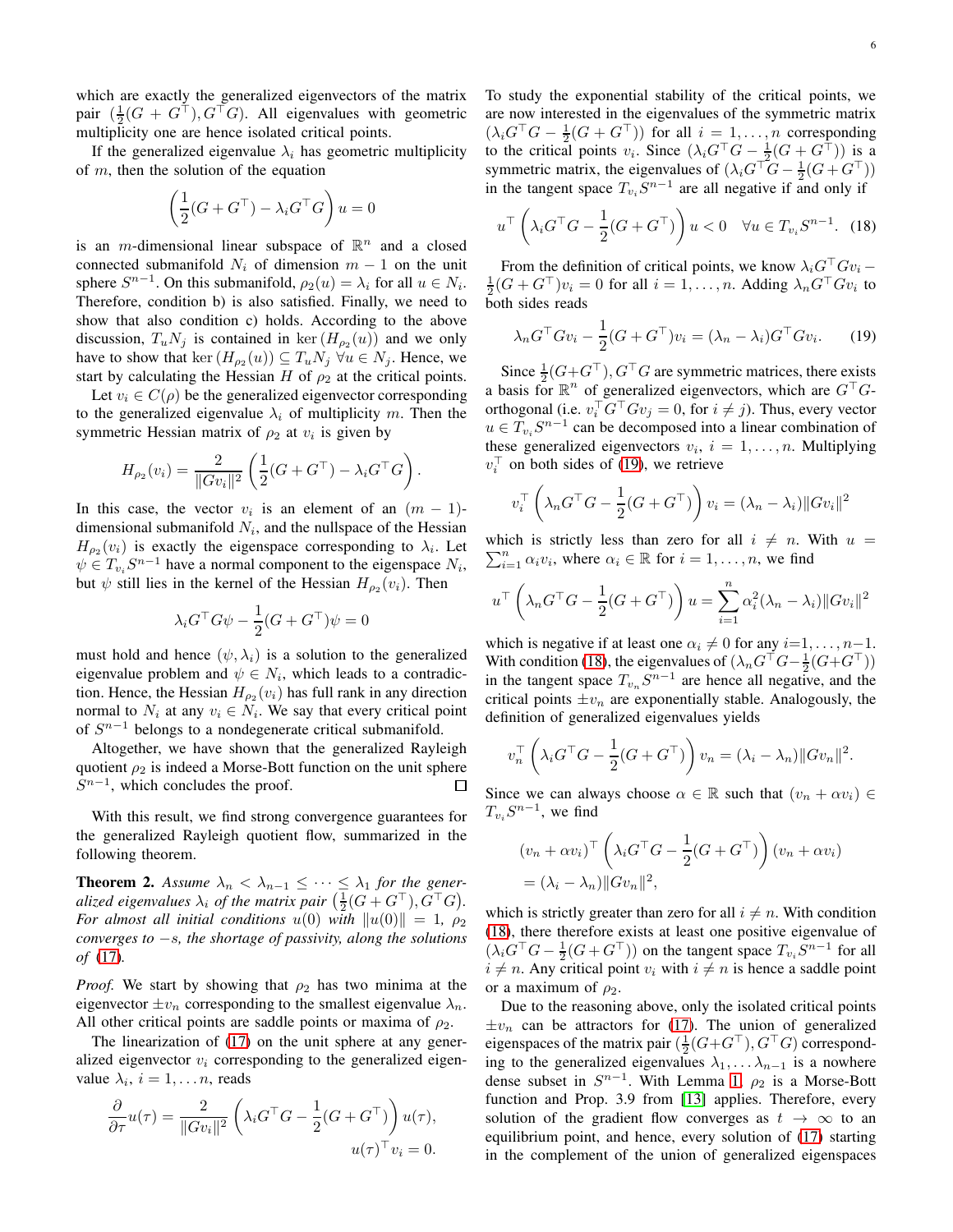corresponding to the generalized eigenvalues  $\lambda_1, \ldots, \lambda_{n-1}$  will converge to either  $v_n$  or  $-v_n$ . This completes our proof.  $\Box$ 

One other approach to investigate the generalized Rayleigh quotient  $\rho_2$  is by performing a linear coordinate transform  $y = Gu$ . Since G is full rank, there always exists an inverse transformation. Define  $T = G^{-\top} (G + G^{\top}) G^{-1}$ . By transformation, we retrieve the standard Rayleigh quotient

$$
\rho_2(u)=\frac{1}{2}\frac{u^\top G^TG^{-\top}(G+G^\top)G^{-1}Gu}{u^\top G^\top Gu}=\frac{1}{2}\frac{y^\top Ty}{y^\top y}
$$

with the symmetric matrix  $T$ , where the eigenvalues of  $T$ correspond to the generalized eigenvalues  $\lambda_i$  of the pair  $(\frac{1}{2}(G + G^{\top}), G^{\top}G)$ . With G unknown, however, this transformation cannot directly be used for an iterative scheme to determine the shortage of passivity.

*2) Passivity - Discrete Time Solution:* In any application, we can only iteratively determine the gradient. We thus extend our results to discrete time optimization where we improve the convergence through exact line search. Generally speaking, discrete time minimization problems on manifolds can be approached by the general update formula

$$
u_{k+1} = R_{u_k}(\alpha_k p_k) \tag{20}
$$

where the search direction  $p_k$  lies in the tangent space  $T_{u_k} S^{n-1}$  and  $\alpha_k$  denotes the step length. The mapping  $R_{u_k}$ is also called a retraction mapping from the tangent space  $T_{u_k}S^{n-1}$  to the manifold  $S^{n-1}$  [\[18\]](#page-15-18). Choosing

$$
u_{k+1} = R_{u_k}(\alpha_k p_k) = \frac{u_k + \alpha_k p_k}{\|u_k + \alpha_k p_k\|} \tag{21}
$$

yields a valid retraction onto the sphere  $S^{n-1}$  [\[18\]](#page-15-18), which is defined for all vectors that lie in a tangent space  $T_uS^{n-1}$ .

Let the search direction be the negative gradient  $p_k$  =  $-\nabla \rho_2(u_k) \in T_{u_k} S^{n-1}$ , which can be computed from data tuples according to Prop. [3.](#page-4-3) There exist various approaches on how to choose the step size  $\alpha_k$ . Literature on this topic has a long history and goes back to [\[19\]](#page-15-19), [\[20\]](#page-15-20), where the convergence for (generalized) Rayleigh quotient iterations with fixed step size or optimized step sizes are investigated. In fact, even though the input-output map of the discrete time LTI system remains undisclosed, we can still perform a line search algorithm in the present setting. Minimizing

 $2n<sub>l</sub>$ 

$$
2\rho_2(R_{u_k}(\alpha_k p_k)) = 2\rho_2(u_k + \alpha_k p_k)
$$
  
= 
$$
\frac{u_k^\top (G + G^\top)u_k + 2\alpha_k u_k^\top (G + G^\top) p_k + \alpha_k^2 p_k^\top (G + G^\top) p_k}{u_k^\top G^\top G u_k + 2\alpha_k u_k^\top G^\top G p_k + \alpha_k^2 p_k^\top G^\top G p_k}
$$
  
= 
$$
\frac{\begin{pmatrix} 1 \\ \alpha_k \end{pmatrix}^\top \begin{pmatrix} u_k^\top (G + G^\top)u_k & u_k^\top (G + G^\top) p_k \\ u_k^\top (G + G^\top) p_k & p_k^\top (G + G^\top) p_k \end{pmatrix} \begin{pmatrix} 1 \\ \alpha_k \end{pmatrix}}{\begin{pmatrix} 1 \\ \alpha_k \end{pmatrix}^\top \begin{pmatrix} u_k^\top G^\top G u_k & u_k^\top G^\top G p_k \\ u_k^\top G^\top G p_k & p_k^\top G^\top G p_k \end{pmatrix} \begin{pmatrix} 1 \\ \alpha_k \end{pmatrix}}
$$
(22)

with respect to the step size  $\alpha_k$  yields yet another generalized eigenvalue problem. Scaling the eigenvector that corresponds to the smaller eigenvalue such that the first entry equals one, the second entry denotes the optimized step size  $\alpha_k^*$ . The optimized step size can again be computed by evaluating  $u \mapsto Gu$  three additional times, without knowledge of G.

We generalize in the following the main result from [\[16\]](#page-15-16), which shows for the input-feedforward passivity index that no additional input-output samples are required for finding the optimal step size. Similarly this also holds for the shortage of passivity via induction.

**Theorem 3.** Given  $(G+G^{\top})u_k$ ,  $G^{\top}Gu_k$ ,  $(G+G^{\top})p_k$ ,  $G^{\top}Gp_k$  and  $\alpha_k^{\star}$ . Then the gradient  $p_{k+1}$  and the optimal step size  $\alpha_{k+1}^*$  *can be computed by evaluating*  $u \mapsto Gu$  *thrice.* 

*Proof.* Since  $(G+G^\top)u_{k+1} = (G+G^\top)u_k + \alpha_k^*(G+G^\top)p_k$ and  $G^{\top}Gu_{k+1} = G^{\top}Gu_k + \alpha_k^{\star} G^{\top} G p_k$  holds,  $p_{k+1}$  can be computed without additional input-output tuples. With the additional data tuples  $(p_{k+1}, Gp_{k+1})$ ,  $(Pp_{k+1}, GPp_{k+1})$  and  $(P G p_{k+1}, G P G p_{k+1})$  we can calculate the optimal step size  $\alpha_{k+1}^{\star}$  via [\(22\)](#page-6-0) and at the same time also fulfill the requirement to apply this theorem at step  $k + 1$ .

# *C. Conic Relations*

In [\[2\]](#page-15-1), G. Zames introduces a feedback theorem on conic relations, which can be seen as a generalization of the smallgain theorem. In practice, an open-loop gain of less than one is often quite restrictive. With a linear shift in the feedback equation, however, a reduced gain product can often be obtained. This results in Zames' Theorem which says that the closed-loop is bounded if the open loop can be factored into two, suitably proportioned, conic relations [\[2\]](#page-15-1).

A system that maps inputs  $u$  to outputs  $y$  is said to be confined to a conic region defined by the real constants  $c$  and  $r \geq 0$  if the inequality

<span id="page-6-2"></span>
$$
||y - cu|| \le r||u|| \tag{23}
$$

is satisfied for all input-output tuples  $(u, y)$ , where u and y are lying in some Hilbert space  $H$ . The constant c is also called the center parameter and the constant  $r$  is also called the radius of the input-output map. In Fig. [7,](#page-6-1) a graphical interpretation of such a conic sector in the plane is depicted. Reformulating [\(23\)](#page-6-2) into an optimization problem yields

$$
r^{2} = \sup_{\|u\|^{2} \neq 0} c^{2} + \frac{\|y\|^{2} - 2c\langle u, y \rangle}{\|u\|^{2}}.
$$

With this maximization problem, we can find a valid radius  $r$ corresponding to any center  $c$  describing a cone that our inputoutput map is confined to. However, the goal is to find the

<span id="page-6-0"></span>

<span id="page-6-1"></span>Fig. 7. A graphical illustration of a conic sector in a plane [\[2\]](#page-15-1), which is described by the center parameter  $c$  and the radius  $r$ .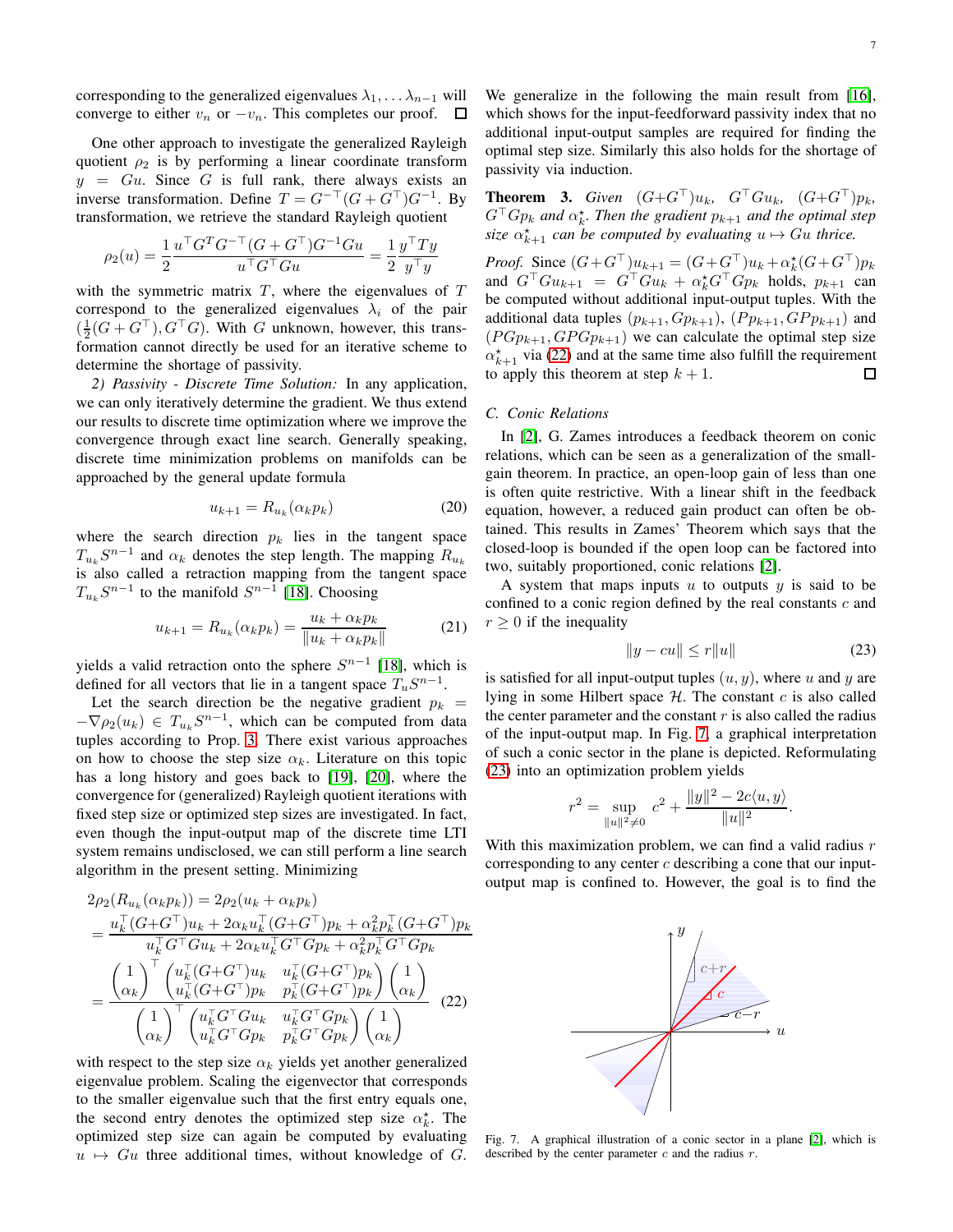transformation  $\pm cI$  that minimizes the gain of the open-loop element, and hence, to find the minimum radius  $r_{\min}$ . Finding  $r_{\rm min}$  can increase the set of controllers for which the closedloop is bounded. Equivalently, minimizing the radius can offer higher robustness measures for a given stabilizing controller related to the gap metric. As presented in [\[21\]](#page-15-21) and [\[22\]](#page-15-22), the gap between the cones, to which the open-loop elements are confined, can be interpreted as a robustness measure.

Searching for the minimum radius  $r_{\min}$  leads to

$$
r_{\min}^2 = \inf_c \sup_{\|u\| \neq 0} \frac{\|y\|^2 - 2c\langle u, y \rangle + c^2 \|u\|^2}{\|u\|^2},\qquad(24)
$$

which is a min-max optimization problem in the variables  $c$ and u. Applying the standard Euclidean inner product with the input-output system description from [\(2\)](#page-1-4), we can rewrite the optimization problem [\(24\)](#page-7-0) into

$$
r_{\min}^2 = \min_c \max_{\|u\| \neq 0} \rho_3(c, u)
$$
  
= 
$$
\min_c \max_{\|u\| \neq 0} \frac{u^\top (G^\top G - c(G + G^\top) + c^2 I_n) u}{\|u\|^2}.
$$
 (25)

The term  $\rho_3 : \mathbb{R} \times \mathbb{R}^n \setminus \{0\} \to \mathbb{R}$  in [\(25\)](#page-7-1) with  $A(c) = G^{\top}G$  –  $c(G + G^{\top}) + c^2 I_n$  can again be referred to as a Rayleigh quotient. The Rayleigh quotient  $\rho_3$  is a smooth function, which is scale-invariant in  $u$ . Therefore, we consider the Rayleigh quotient  $\rho_3$  on the manifold  $\mathbb{R} \times S^{n-1}$ .

Due to the Courant-Fischer-Weyl principle, all critical points and critical values of  $\rho_3$  for any given c are the eigenvectors and eigenvalues of  $A(c)$  respectively. More specifically, the maximum of the Rayleigh quotient for any given  $c$  corresponds to the largest eigenvalue  $\lambda_1$  of  $A(c)$ . Hence, Eq. [\(25\)](#page-7-1) could also be expressed as

$$
r_{\min}^2 = \min_c \lambda_1(A(c)).\tag{26}
$$

This reveals that we are searching for the minimization of the maximal eigenvalue of a symmetric matrix function. Our first result states, that [\(26\)](#page-7-2) is a strongly convex function with exactly one minimum.

<span id="page-7-5"></span>**Lemma 2.** *The function*  $f_1 : \mathbb{R} \to \mathbb{R}$  *with*  $c \mapsto \lambda_1(A(c))$  *is strongly convex and has only one minimum, which is a global minimum.*

*Proof.* We start by separating  $f_1(c) = \lambda_1(G^{\top}G - c(G +$  $(G<sup>T</sup>)) + c<sup>2</sup>$ . While  $c<sup>2</sup>$  is a strongly convex function, we are further interested in  $\lambda_1(G^{\top}G-c(G+G^{\top}))$ . From [\[23\]](#page-15-23) Thm. A.1, the largest eigenvalue is convex and continuous in the space of symmetric matrices. Hence, the largest eigenvalue of an affine function of symmetric matrices  $\lambda_1(G^{\top}G-c(G+G^{\top}))$ is convex. Since  $c^2$  is a smooth and strongly convex function and  $\lambda_1(G^{\top}G - c(G + G^{\top}))$  is continuous and convex, their sum is strongly convex and continuous. Hence, the function  $f_1 : \mathbb{R} \to \mathbb{R}$  with  $c \mapsto \lambda_1(A(c))$  has a global minimizer and no other local minima. no other local minima.

To find the minimal radius  $r_{\min}$  from our min-max optimization problem  $(25)$  without knowledge of  $G$ , our approach is again to apply a gradient-based optimization scheme. Therefore, our first proposition states that we can indeed retrieve the gradient of  $\rho_3$  with respect to c and u from drawing inputoutput samples  $(u, y)$  from simulations or experiments.

**Proposition 4.** The gradients of  $\rho_3 : \mathbb{R} \times S^{n-1} \to \mathbb{R}$  in the *first and second variable are given by*

<span id="page-7-7"></span>
$$
\nabla_c \rho_3(c, u) = 2c - \frac{u^\top (G + G^\top) u}{\|u\|^2}
$$
\n(27)

<span id="page-7-6"></span>
$$
= 2c - uT (Gu + PGPu)
$$
  
\n
$$
\nabla_u \rho_3(c, u) = \frac{2}{\|u\|^2} (A(c) - \rho_3(c, u)I_n)u
$$
\n
$$
= 2(PGPGu - c(Gu + PGPu))
$$
\n
$$
- 2uT (PGPGu - c(Gu + PGPu))u,
$$
\n(28)

<span id="page-7-0"></span>*and can be computed by evaluating*  $u \mapsto Gu$  *thrice.* 

*Proof.* This result follows directly from [\[9\]](#page-15-8), Lemma 1. 口

<span id="page-7-1"></span>*1) Conic Relations - Continuous Time Solution:* To find the conic relation with minimal radius  $r_{\min}$  for our unknown input-output system, we employ a gradient descent in the first variable  $c$  and a gradient ascent in the second vector variable u resulting in the saddle point dynamics given by

<span id="page-7-3"></span>
$$
\frac{\mathrm{d}}{\mathrm{d}\tau}c(\tau) = -\nabla_c \rho_3(c(\tau), u(\tau))
$$
\n
$$
\frac{\mathrm{d}}{\mathrm{d}\tau}u(\tau) = \nabla_u \rho_3(c(\tau), u(\tau)).
$$
\n(29)

The saddle point dynamics in [\(29\)](#page-7-3) leave the manifold  $\mathbb{R} \times S^{n-1}$ invariant, since

$$
\frac{d}{d\tau} ||u(\tau)||^2 = 2u(\tau)^{\top} \frac{d}{d\tau} u(\tau) \n= \frac{4}{||u||^2} u(\tau)^{\top} (A(c(\tau)) - \rho_3(c(\tau), u(\tau))I_n)u(\tau) \n= 4(\rho_3(c(\tau), u(\tau)) - \rho_3(c(\tau), u(\tau))) = 0.
$$

<span id="page-7-2"></span>The equilibrium points of  $(29)$  are described by u being an eigenvector  $v_i$  of  $A(c)$  and the corresponding  $c = \frac{1}{2}u(G +$  $G^{\top}$ )u. With the analysis before, we are searching for  $u^*$  being the eigenvector corresponding to the maximum eigenvalue denoted by  $u^* = v_1(A(c^*))$  with  $c^* = \frac{1}{2} u^{*\top} (G + G^{\top}) u^*$ , which then leads to the minimal radius  $r_{\min}^2 = \rho_3(c^*, u^*).$ 

In the following theorem, we show that the tuple with the center  $c^*$  and input sample  $u^*$  corresponding to the minimal radius  $r_{\text{min}}$  is in fact a locally attracting equilibrium point of [\(29\)](#page-7-3) when  $\lambda_1(A(c^*))$  is a simple eigenvalue. When we minimize the maximal eigenvalue of a matrix function, however, we also need to consider the possibility that the solution to this optimization problem is an eigenvalue of geometric multiplicity two. In this second case, let  $v_1(A(c^*))$  and  $v_2(A(c^*))$ be the eigenvectors to the eigenvalue  $\lambda_1(A(c^*))$ . We choose  $v_1(A(c^*))$  such that  $2c-v_1(A(c))^{\top} (G+G^{\top})v_1(A(c)) = 0$  and  $v_2(A(c^*))$  consecutively such that  $v_2(A(c^*))^\top v_1(A(c^*)) = 0$ , which is always possible since  $A(c)$  is a symmetric matrix. We formulate an additional assumption in the case that  $\lambda_1(A(c^*))$ is an eigenvalue of multiplicity two.

<span id="page-7-4"></span>**Assumption 1.** With  $v_1(A(c^*))$  and  $v_2(A(c^*))$  as defined *above, the following condition holds:*

$$
v_1(A(c^*))^\top (G + G^\top)v_2(A(c^*)) \neq 0.
$$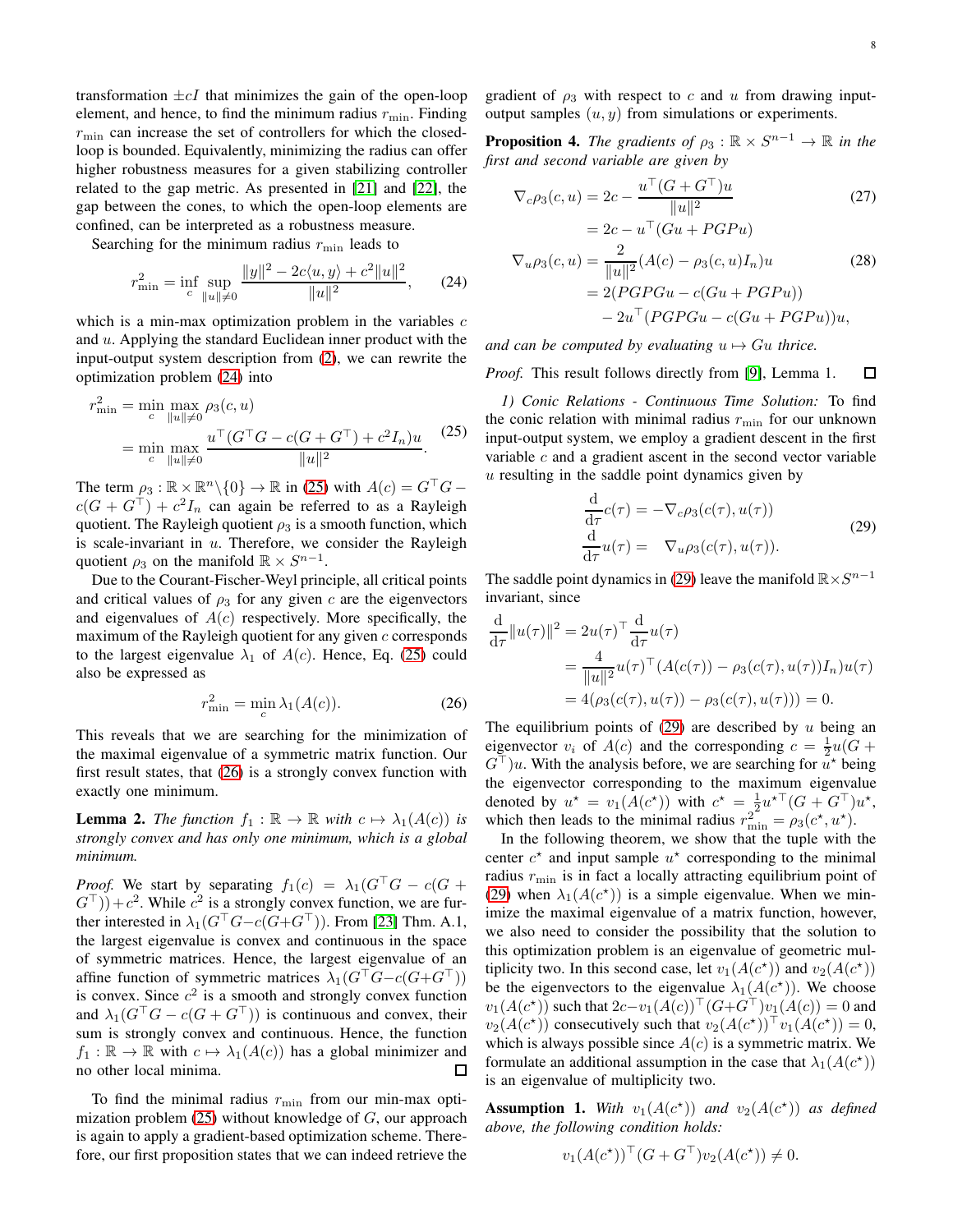We will briefly discuss this technical assumption after the following theorem.

<span id="page-8-1"></span>**Theorem 4.** Assume that  $\lambda_1(A(c^*))$  is an eigenvalue

- *with multiplicity one, or*
- *with multiplicity two and Assumption [1](#page-7-4) holds.*

Then the equilibrium point  $(c^*, u^*)$  corresponding to the squared minimum radius  $r_{\min}^2 = \rho_3(c^*, u^*)$  is locally expo*nentially stable under the saddle point dynamics in* [\(29\)](#page-7-3)*.*

*Proof.* Linearizing [\(29\)](#page-7-3) around the critical point  $(c^*, u^*) \in$  $\mathbb{R} \times S^{n-1}$  yields the linearized system dynamics

$$
\frac{\mathrm{d}}{\mathrm{d}\tau} \left( \frac{\delta c(\tau)}{\delta u(\tau)} \right) = J(c^\star, u^\star) \left( \frac{\delta c(\tau)}{\delta u(\tau)} \right)
$$

with  $\delta c = c - c^*$ ,  $\delta u = u - u^*$ , and the Jacobian reads

$$
J(c^*, u^*) = \begin{pmatrix} -\nabla_{cc}\rho_3(c^*, u^*) & -\nabla_{cu}\rho_3(c^*, u^*)\\ \nabla_{uc}\rho_3(c^*, u^*) & \nabla_{uu}\rho_3(c^*, u^*) \end{pmatrix}
$$

where

$$
-\nabla_{cc}\rho_3(c^*, u^*) = -2
$$
  
\n
$$
-\nabla_{cu}\rho_3(c^*, u^*) = 2 ((G + G^\top)u^* - (u^{*\top}(G + G^\top)u^*)u^*)^\top
$$
  
\n
$$
\nabla_{uc}\rho_3(c^*, u^*) = \nabla_{cu}\rho_3(c^*, u^*)^\top
$$
  
\n
$$
\nabla_{uu}\rho_3(c^*, u^*) = 2 (A(c^*) - \rho_3(c^*, u^*)I_n).
$$

Since any symmetric matrix possesses  $n$  mutually orthogonal eigenvectors, the set of eigenvectors of the symmetric matrix  $\frac{1}{2} (J(c^*, u^*) + J(c^*, u^*)^\top)$  given by  $b_1 = (1, 0_n)$ ,  $b_2 = (0, v_n), b_3 = (0, v_{n-1}), \ldots, b_n = (0, v_2), b_{n+1} = (0, v_1)$ form an orthonormal basis of  $\mathbb{R}^{n+1}$ , where  $v_i, i = 1, \ldots, n$ denote the eigenvectors of  $A(c^*)$ . If  $\lambda_1(A(c^*))$  has multiplicity two, we choose the two eigenvectors spanning the eigenspace corresponding to  $\lambda_1(A(c^*))$  such that  $v_1 = u^*$  and  $v_1^{\top} v_2 = 0$ .

Recall that [\(29\)](#page-7-3) leaves the manifold  $\mathbb{R} \times S^{n-1}$  invariant and hence, we are only interested in the Jacobian on the tangent space  $T_{(c^*,u^*)}$   $(\mathbb{R} \times S^{n-1})$ , which is spanned by the basis vectors  $b_1, b_2, \ldots, b_n$ . By projecting the Jacobian matrix  $J(c^*, u^*)$  onto the tangent space  $T_{(c^*, u^*)} (\mathbb{R} \times S^{n-1})$ , we find

$$
J'(c^*, u^*) = (b_1 \quad \dots \quad b_n)^{\top} J(c^*, u^*) (b_1 \quad \dots \quad b_n)
$$
  
= 
$$
\begin{pmatrix} -2 & * & * & \cdots & * \\ * & (\lambda_n - \lambda_1) & 0 & \cdots & 0 \\ * & 0 & \ddots & & 0 \\ \vdots & \vdots & & \ddots & \vdots \\ * & 0 & & & (\lambda_3 - \lambda_1) & 0 \\ * & 0 & \cdots & 0 & (\lambda_2 - \lambda_1) \end{pmatrix}
$$

which is of the general form

$$
J'(c^*, u^*) = \begin{pmatrix} N & S \\ -S^{\top} & C \end{pmatrix}
$$

with  $S = (2v_1^{\top}(G + G^{\top})v_n, \dots, 2v_1^{\top}(G + G^{\top})v_2)$  and N negative definite. The matrix  $C$  is negative definite if the eigenvalue  $\lambda_1(A(c^*))$  is simple and negative semi-definite otherwise.

In the case that  $\lambda_1(A(c^*))$  is simple, choosing  $P = I_n$  in

$$
\begin{pmatrix} N & -S \\ S^{\top} & C \end{pmatrix} P + P \begin{pmatrix} N & S \\ -S^{\top} & C \end{pmatrix} = 2 \begin{pmatrix} N & 0 \\ 0 & C \end{pmatrix}
$$

yields a negative-definite matrix. Applying Lyapunov's theory for linear systems and the Hartman-Grobman theorem, this proves local exponential stability of  $(c^*, u^*)$  in the case that  $\lambda_1(A(c^*))$  is simple.

In the case that  $\lambda_1(A(c^*))$  has multiplicity of two, we continue by applying the *Ky Fan* inequality ([\[24\]](#page-15-24), Prop. III.5.3) to find that

$$
\operatorname{Re}(\lambda_i(J'(c^\star, u^\star))) \leq \lambda_1\left(\frac{1}{2}\left(J'(c^\star, u^\star) + J'(c^\star, u^\star)^\top\right)\right).
$$

holds for all  $i = 1, ..., n$ . Since  $\frac{1}{2} \left( J'(c^*, u^*) + J'(c^*, u^*)^\top \right)$ denotes the symmetric part of the Jacobian on the tangent space  $T_{(c^*,u^*)}(\mathbb{R} \times S^{n-1})$ , which is negative semidefinite, we know that  $\text{Re}(\lambda_i(J'(c^*, u^*))) \leq 0$  for all  $i = 1, \ldots, n$ .

Furthermore, we need to exclude possible eigenvalues on the imaginary axis. Ostrowski and Schneider, in [\[25\]](#page-15-25) Thm. 2, draw a connection between purely imaginary eigenvalues of a matrix  $J'(c^*, u^*)$  and conditions on its symmetric part  $\frac{1}{2} \left( J'(\mathbf{c}^{\star}, u^{\star}) + J'(\mathbf{c}^{\star}, u^{\star})^{\top} \right)$ . Namely, if  $\frac{1}{2}$   $(J'(c^*, u^*) + J'(c^*, u^*)^\top)$  is semidefinite and real, then the corresponding eigenvectors to  $k = 2m$  imaginary eigenvalues  $(\pm i\alpha_1, \ldots, \pm i\alpha_m)$  of  $J'(c^*, u^*)$  are in the nullspace of  $\frac{1}{2}\left(J'(c^\star,u^\star)+J'(c^\star,u^\star)^\top\right).$ 

If  $\lambda_1(A(c^*))$  has the multiplicity of two, we find that the symmetric part of the  $J'(c^*, u^*)$ , which reads

<span id="page-8-0"></span>
$$
\frac{1}{2} \left( J'(c^*, u^*) + J'(c^*, u^*)^\top \right)
$$
  
= diag (-2, \lambda\_n - \lambda\_1, ..., \lambda\_3 - \lambda\_1, 0), (30)

has only a one dimensional nullspace. Since any eigenvalues on the imaginary axis would correspond to an even number of eigenvectors that must lie in the nullspace of [\(30\)](#page-8-0), we can conclude that  $J'(c^*, u^*)$  has no purely imaginary eigenvalues.

Finally, we need to investigate possible zero eigenvalues. Rearranging rows of  $J'(c^*, u^*)$  yields

$$
\begin{pmatrix}\n-a & 0 & 0 & \dots & 0 \\
* & (\lambda_n - \lambda_1) & 0 & \dots & 0 \\
\vdots & \ddots & \ddots & \vdots \\
* & & (\lambda_3 - \lambda_1) & 0 \\
-2 & * & * & \dots & a\n\end{pmatrix}
$$

with  $a = v_2^{\top} (G + G^{\top}) u^*$ , which is a triangular matrix with non-zero entries on the diagonal if and only if  $v_2^{\top}(G +$  $G^{\top}$ ) $u^* \neq 0$ . This reveals that  $J'(c^*, u^*)$  has full rank and therefore no zero eigenvalue under Assumption 1.

In summary, the linearization of the dynamics [\(29\)](#page-7-3) on the manifold  $\mathbb{R} \times S^{n-1}$  at the equilibrium point  $(c^*, u^*)$  lead to a Jacobian  $J'(c^*, u^*)$  with  $\text{Re}(\lambda_i(J'(c^*, u^*))) < 0$ . Hence, in the tangent space  $T_{(c^*,u^*)}(\mathbb{R} \times S^{n-1})$ , the point  $(c^*,u^*)$  is locally exponentially stable. This concludes our proof. 口

Let us further consider the case when the eigenvalue  $\lambda_1(A(c^*))$  is an eigenvalue of multiplicity two and Assumption 1 does not hold, i.e.  $v_2^{\top} (G + G^{\top}) u^* = 0$ . This happens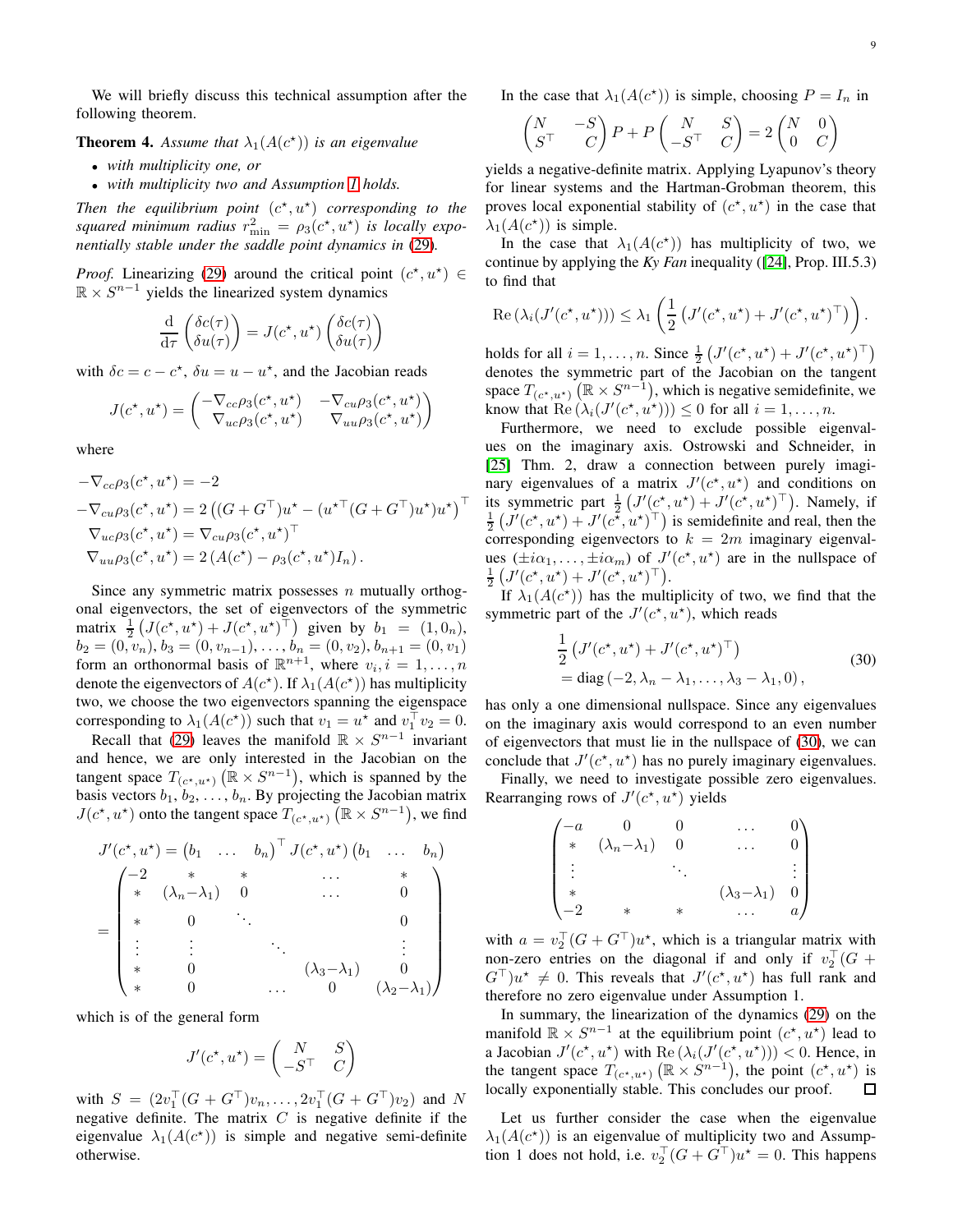Furthermore, even in the technical case when Assumption 1 is not satisfied, we find that the Jacobian with regard to the directions normal to  $v_1, v_2$ , given by  $b_1, \ldots, b_{n-1}$ , has again only eigenvalues with negative real parts, since

$$
J''(c^*, u^*) = (b_1 \quad \dots \quad b_{n-1})^\top J(c^*, u^*) (b_1 \quad \dots \quad b_{n-1})
$$
  
=  $\begin{pmatrix} -2 & S \\ -S^\top & \text{diag}(\lambda_n - \lambda_1, \dots, \lambda_3 - \lambda_1) \end{pmatrix}.$ 

As a corollary to Thm. [4,](#page-8-1) we can show that the optimizer  $(c^*, u^*)$  is a local min-max saddle point of  $\rho_3$  via the Taylor series expansion given by

$$
\rho_3(c, u^*) = \rho_3(c^*, u^*) + \nabla_c \rho_3(c^*, u^*) \delta c \n+ \frac{1}{2} \nabla_{cc} \rho_3(c^*, u^*) \delta c^2 + \mathcal{O}(\delta c^3), \n\rho_3(c^*, u) = \rho_3(c^*, u^*) + \nabla_u \rho_3(c^*, u^*) \delta u \n+ \frac{1}{2} \delta u^\top \nabla_{uu} \rho_3(c^*, u^*) \delta u + \mathcal{O}(\delta u^3).
$$

From before, we know  $\nabla_u \rho_3(c^*, u^*) = \nabla_c \rho_3(c^*, u^*) = 0.$ With  $\nabla_{uu} \rho_3(c^*, u^*)$  positive semi-definite and  $\nabla_{cc} \rho_3(c^*, u^*)$ negative definite on the tangent space  $T_{(c^*,u^*)}(\mathbb{R} \times S^{n-1}),$ the inequality  $\rho_3(c^*, u) \leq \rho_3(c^*, u^*) \leq \rho_3(c, u^*)$  holds in a neighborhood of  $(c^*, u^*)$ , and hence,  $(c^*, u^*)$  is in fact a locally exponentially stable local min-max saddle point of  $\rho_3$ on the manifold  $\mathbb{R} \times S^{n-1}$ .

The structure of our Jacobian  $J(c^*, u^*)$  relates the lineariza-tion of [\(29\)](#page-7-3) around the critical point  $(c^*, u^*)$  to the well-known (linear) saddle point problems of the general form

$$
\begin{pmatrix} N & S^{\top} \\ S & -C \end{pmatrix} \begin{pmatrix} x \\ y \end{pmatrix} = \begin{pmatrix} f \\ g \end{pmatrix}
$$

that arise, for example, in the context of regularized weighted least-squares problems, from certain interior point methods in optimization, or from Lagrange functions with  $C$  being a zero matrix [\[28\]](#page-15-28).

*2) Conic Relations - Discrete Time Solution:* Iterative approaches for the solution of saddle point problems have already been introduced in the book of Arrow, Hurwicz and Uzawa [\[29\]](#page-15-29) and an article of Polyak [\[30\]](#page-15-30). In these references, iterative schemes consisting of simultaneous iterations in both variables and their convergence are discussed, addressing mainly the problem of finding the saddle point of a Lagrangian. One of the iterative approaches introduced in [\[29\]](#page-15-29), Chapter 10, Sections 4-5, is the so-called *Arrow-Hurwicz* iteration which reads

$$
c_{k+1} = c_k - \alpha \nabla_c \rho_3(c_k, u_k)
$$
  
\n
$$
u_{k+1} = u_k + \alpha \nabla_u \rho_3(c_k, u_k).
$$
\n(31)

In [\[9\]](#page-15-8), it is shown along the lines of [\[30\]](#page-15-30) that for a small enough step size  $\alpha$ , the method [\(31\)](#page-9-0) is locally convergent

to  $(c^*, u^*)$  and the modified *Arrow-Hurwicz* method [\[31\]](#page-15-31) is introduced as an expedient method to determine the minimal cone of an unknown input-output system.

The *Uzawa* iteration for general saddle point problems, also called the dual method, was presented by Uzawa in [\[29\]](#page-15-29), Chapter 10. Here, the gradient iteration is only performed with respect to the input  $u$ , while the corresponding center c is found by minimization of  $\rho_3(c, u_k)$  with respect to c:

<span id="page-9-2"></span>
$$
\rho_3(c_{k+1}, u_k) = \min_c \rho_3(c, u_k)
$$
  

$$
u_{k+1} = u_k + \alpha \nabla_u \rho_3(c_k, u_k).
$$
 (32)

For any given  $u_k \in S^{n-1}$ ,  $\rho_3(\cdot, u_k)$  is a strongly convex function with a global minimum at the critical point  $c = 0.5(u_k^{\top}(G + G^{\top})u_k)$  (cf. Lemma [2\)](#page-7-5). With the results from Prop. [4,](#page-7-6) we can hence compute  $\min_c \rho_3(c, u_k)$  =  $0.5u_k^\top (PGPu_k + Gu_k)$  with two input-output tuples and  $\nabla_u \rho_3(c_k, u_k)$  with one additional input-output tuple from (numerical) experiments. Hence, the iterative *Uzawa* iteration on the manifold  $\mathbb{R} \times S^{n-1}$  is given by

<span id="page-9-1"></span>
$$
c_{k+1} = 0.5u_k^{\top} (PGPu_k + Gu_k)
$$
  
\n
$$
u'_{k+1} = u_k + 2\alpha (PGPGu_k - c(Gu_k + PGPu_k))
$$
  
\n
$$
- 2\alpha u_k^{\top} (PGPGu_k - c(Gu_k + PGPu_k))u_k
$$
\n(33)  
\n
$$
u_{k+1} = \frac{u'_{k+1}}{||u'_{k+1}||},
$$

with step size  $\alpha$ , where we applied again a valid retraction mapping from the tangent space  $T_{(c_k,u_k)}(\mathbb{R} \times S^{n-1})$  to the manifold  $\mathbb{R} \times S^{n-1}$  [\[18\]](#page-15-18).

Along the lines of [\[30\]](#page-15-30), we show in the following that [\(33\)](#page-9-1) is locally convergent to  $(c^*, u^*)$ .

<span id="page-9-3"></span>**Proposition 5.** Assume that  $\lambda_1(A(c^*))$  is an eigenvalue

- *with multiplicity one, or*
- *with multiplicity two and Assumption [1](#page-7-4) holds.*

*Then, there exists an*  $\bar{\alpha}$  *such that for all*  $\alpha \in (0, \bar{\alpha})$  *the method* [\(32\)](#page-9-2) *is locally convergent to*  $(c^*, u^*)$ .

*Proof.* The local behavior of the *Uzawa* iteration is given by

$$
e_{k+1} = K(c^*, u^*)e_k, \quad e_k = \begin{pmatrix} c_k \\ u_k \end{pmatrix} - \begin{pmatrix} c^* \\ u^* \end{pmatrix}
$$

where

$$
K(c^{\star}, u^{\star}) = \begin{pmatrix} 0 & -\frac{1}{2} \nabla_{cu} \rho_3(c^{\star}, u^{\star}) \\ \alpha \nabla_{uc} \rho_3(c^{\star}, u^{\star}) & I_n + \alpha \nabla_{uu} \rho_3(c^{\star}, u^{\star}) \end{pmatrix}
$$

.

To improve readability, we denote  $\nabla_{uc}\rho_3(c^*, u^*)$  by S in the following.

<span id="page-9-0"></span>Since the projection onto the manifold  $\mathbb{R} \times S^{n-1}$  is a smooth retraction mapping from any tangent space onto the manifold, this projection preserves convergence properties of the algorithm [\[18,](#page-15-18) Chapter 4]. Therefore, we are interested in the eigenvalues of  $K(c^*, u^*)$  on the tangent space  $T_{(c^*, u^*)}(\mathbb{R} \times S^{n-1})$  spanned by the vectors  $b_1, \ldots, b_n$ .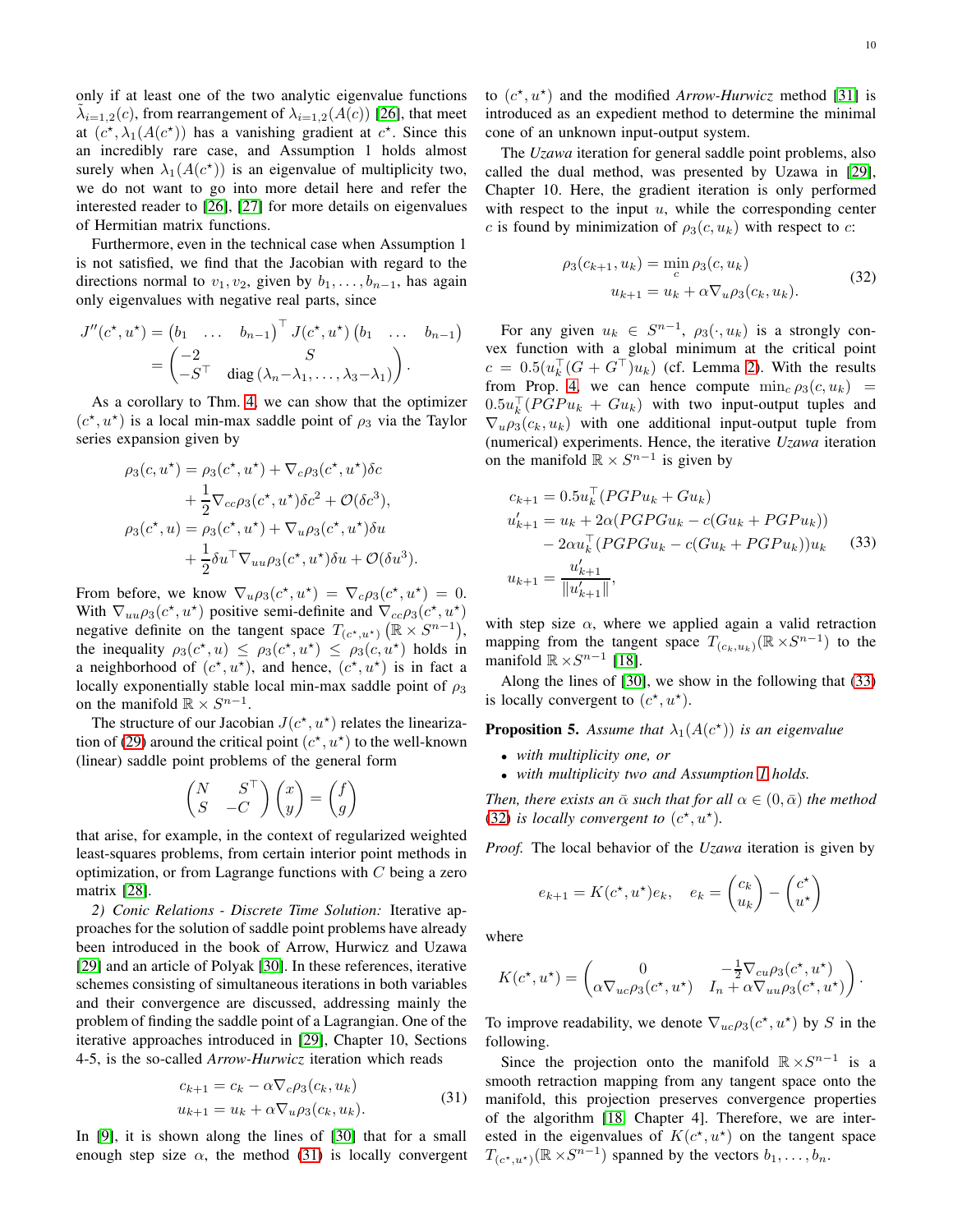The eigenvalue equation for the matrix  $K(c^*, u^*)$  with the eigenvalue  $\mu$  and the eigenvector  $(c_e, u_e)$  reads

$$
-\frac{1}{2}S^{\top}u_{e} = \mu c_{e}
$$

$$
\alpha Sc_{e} + (I_{n} + \alpha \nabla_{uu}\rho(c^{\star}, u^{\star}))u_{e} = \mu u_{e},
$$

$$
u_{e}^{\top}u^{\star} = 0.
$$

Multiplying the first equation by  $\alpha S$  and replacing  $\alpha Sc_e$  by the second equation yields

$$
-\frac{\alpha}{2}SS^{\top}u_{e} = \mu((\mu - 1)I_{n} - \alpha \nabla_{uu}\rho(c^{\star}, u^{\star}))u_{e}
$$

and hence

$$
\frac{\alpha}{2} \left( S S^{\top} - 2 \nabla_{uu} \rho(c^{\star}, u^{\star}) \right) u_e = \mu (1 - \mu) u_e.
$$

If  $u_e = 0$ , then  $\mu c_e = 0$ . Since  $(c_e, u_e) \neq 0$ , and hence  $c_e \neq 0$ , we find  $\mu = 0$  implying  $|\mu| < 1$ .

If  $u_e \neq 0$ , then  $\mu(1 - \mu)$  is an eigenvalue of the matrix  $\frac{\alpha}{2} (SS^{\top} - 2\nabla_{uu}\rho(c^*, u^*))$ , which is symmetric and positive definite in the tangent space  $T_{(c^*,u^*)}(\mathbb{R} \times S^{n-1})$  if  $\lambda_1(A(c^*))$ is an eigenvalue of multiplicity one, or an eigenvalue of multiplicity two and Assumption 1 holds (cf. Thm. 3). Hence, we know that  $\mu(1 - \mu)$  is real and

$$
0 < \mu(1-\mu) \leq \alpha \left\| \frac{1}{2} S S^{\top} - \nabla_{uu} \rho(c^{\star}, u^{\star}) \right\| \tag{34}
$$
\n
$$
\leq \frac{\alpha}{2} \| S S^{\top} \| + 2\alpha \left( \lambda_1 (A(c^{\star})) - \lambda_n (A(c^{\star})) \right).
$$

The term  $\mu(1 - \mu)$  being real implies Im( $\mu$ ) = 0, or  $\text{Re}(\mu) = \frac{1}{2}$ . With  $\text{Im}(\mu) = 0$  and  $\mu(1 - \mu) > 0$ , it follows directly that  $|\mu| < 1$  must hold.

Let

$$
\bar{\alpha} = \frac{1}{2||SS^{\top} - 2\nabla_{uu}\rho(c^{\star}, u^{\star})||}.
$$

In the case  $\text{Im}(\mu) \neq 0$  and hence  $\text{Re}(\mu) = \frac{1}{2}$ , we find  $\mu(1-\mu) = \frac{1}{4} + \text{Im}^2(\mu) > \frac{1}{4} = \bar{\alpha} \left\| \frac{1}{2} S S^{\top} - \nabla_{uu} \rho(c^{\star}, u^{\star}) \right\|.$ This, however, contradicts [\(34\)](#page-10-2) for all  $\alpha < \bar{\alpha}$ , and thus we have  $\text{Im}(\mu) = 0$ .

Altogether, this leaves us with eigenvalues  $\mu$  with an absolute value strictly less than one whenever  $\alpha < \bar{\alpha}$ , and hence  $(e_k) \rightarrow 0$  whenever  $e_0$  is small. Therefore, the method [\(31\)](#page-9-0) is locally convergent to  $(e^*, u^*)$ . locally convergent to  $(c^*, u^*)$ .

With this iterative approach for saddle point problems, we conclude this section of methods for discrete time linear systems to identify the  $\mathcal{L}^2$ -gain, the shortage of passivity and the minimal cone that the input-output system is confined to. The presented analysis of possible approaches for data-driven inference of control theoretic system properties depicts the potential of this framework and builds the basis for extensions for robust gradient based methods or application to other classes of systems.

# III. GENERALIZATIONS AND EXTENSIONS

<span id="page-10-0"></span>The previous section introduces a systematic approach to iteratively determine certain dissipation inequalities from inputoutput data and, moreover, provides a rigorous mathematical framework and hence also the foundation for generalizations and extensions. In this section, we start by introducing the necessary tools to evaluate also continuous time systems via iterative methods and show how a similar approach than in the previous section is applicable. Furthermore, we summarize how the presented results can also be applied to MIMO systems, discuss how measurement noise impacts the approach and present some insights into the convergence rate.

#### <span id="page-10-1"></span>*A. Continuous Time LTI Systems*

In this section, we consider SISO continuous time LTI systems  $H: \mathcal{L}^2 \to \mathcal{L}^2$ , where the set  $\mathcal{L}^2$  denotes the square integrable functions. The input to output operator can be written as

$$
y(t) = (g * u)(t) = \int g(t - \zeta)u(\zeta) d\zeta
$$

where  $q$  denotes the continuous time impulse response of the system,  $u$  is the input to the system and  $y$  is the output of the system. In the following, the convolution operator  $u \mapsto g * u$ will be denoted by  $u \mapsto C_g(u)$  for readability. Again, we assume  $u(t) = 0$  for  $t < 0$ .

<span id="page-10-2"></span>For every bounded linear operator on a Hilbert space  $H : \mathcal{L}^2 \to \mathcal{L}^2$ , there exists a unique adjoint operator  $H^* : \mathcal{L}^2 \to \mathcal{L}^2$  defined by  $\langle H(u), y \rangle = \langle u, H^*(y) \rangle$ , wherein  $\|\cdot\|: \mathcal{L}^2 \to \mathbb{R}$  denotes the  $\mathcal{L}^2$ -norm and  $\langle \cdot, \cdot \rangle: \mathcal{L}^2 \times \mathcal{L}^2 \to \mathbb{R}$ denotes the  $\mathcal{L}^2$ -inner product. Let  $\bar{g}(t) = g(-t)$ . Then

$$
\langle C_g(u), y \rangle = \int \int g(t - \zeta) u(\zeta) d\zeta y(t) dt
$$
  
= 
$$
\int \int g(t - \zeta) y(t) u(\zeta) dt d\zeta
$$
  
= 
$$
\int u(\zeta) \int g(-(\zeta - t)) y(t) dt d\zeta = \langle u, C_{\overline{g}}(y) \rangle
$$

verifies that  $C_{\bar{g}}$  is the adjoint operator of  $C_g$ .

In the following, we iteratively search for the input  $u \in \mathcal{L}^2$ corresponding to the operator gain  $\gamma$ , the shortage of passivity s and conic relations, respectively, as depicted in Fig. [8.](#page-11-0)

1)  $\mathcal{L}^2$ -*Gain*: For continuous time LTI systems we can reformulate the  $\mathcal{L}^2$ -gain condition into

$$
\gamma^2 = \sup_{\|u\| \neq 0} \rho_1(u) = \sup_{\|u\| \neq 0} \frac{1}{2} \frac{\langle C_g(u), C_g(u) \rangle}{\|u\|^2}
$$

$$
= \sup_{\|u\| \neq 0} \frac{\int (\int g(\zeta)u(t-\zeta) d\zeta)^2 dt}{\int u^2(t) dt}
$$

where  $\rho_1 : \mathcal{L}^2 \to \mathbb{R}$  is a scale-invariant function, also referred to as the Rayleigh quotient.

We say that  $\rho_1$  is Fréchet-differentiable in  $\mathcal{L}^2$  if for every  $u \in \mathcal{L}^2$  there exists a linear operator  $D\rho_1(u)$  such that

$$
\lim_{h \to 0} \frac{|\rho_1(u+h) - \rho_1(u) - D\rho_1(u)(h)|}{\|h\|} = 0.
$$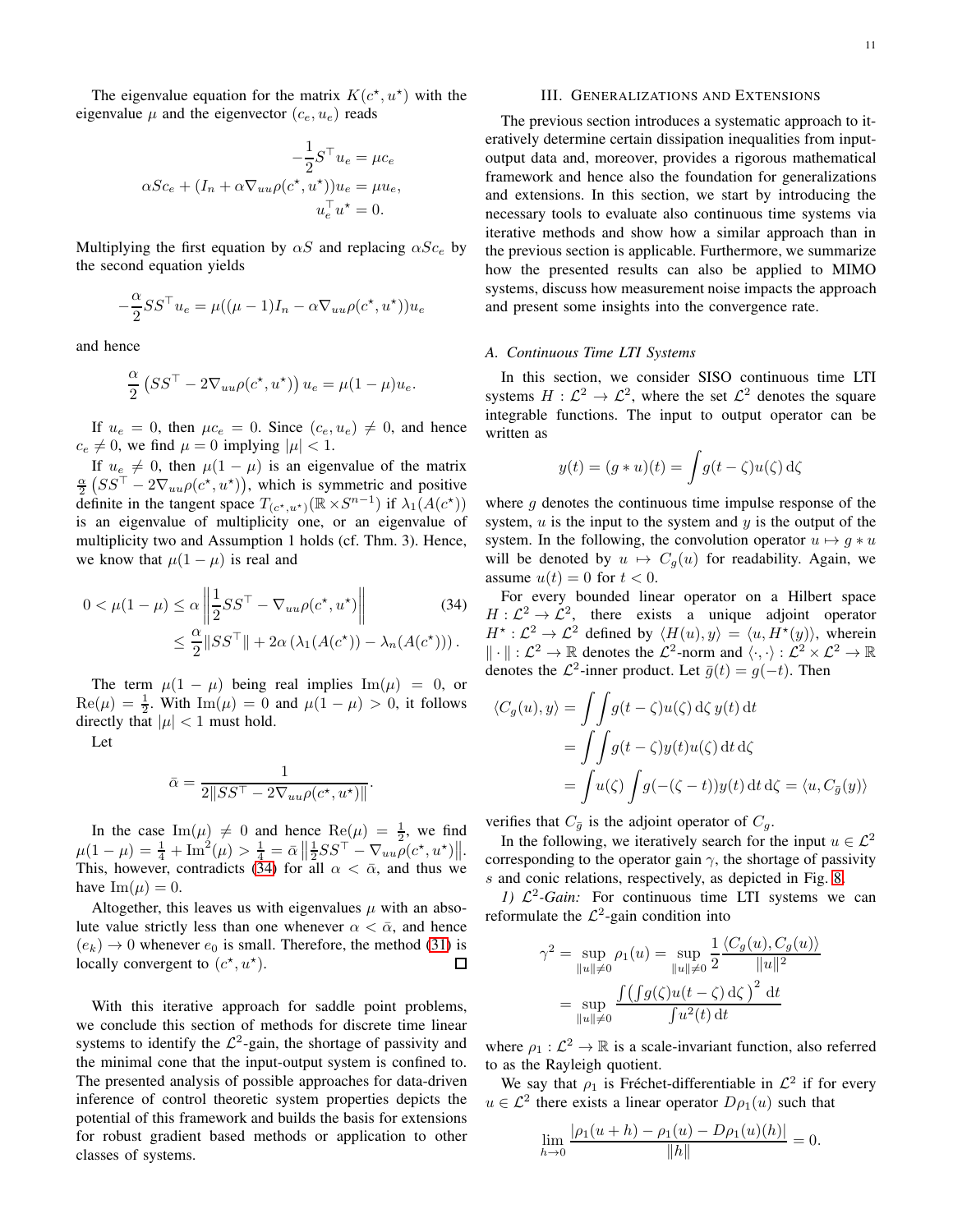

<span id="page-11-0"></span>Fig. 8. The goal is to iteratively converge from an initial input  $u_0 \in \mathcal{L}^2$ towards the input u corresponding to the operator gain  $\gamma$ , the shortage of passivity s or conic relations, respectively.

By the Riesz representation theorem, there is a unique  $\rho'_1: \mathcal{L}^2 \to \mathcal{L}^2$  such that  $D\rho_1(u)(h) = \langle \rho'_1(u), h \rangle$  if  $\rho_1$  is differentiable at u.  $D\rho_1(u)$  is also called the dual of  $\rho'_1(u)$ . Without loss of generality, we consider  $\rho_1$  on the unit sphere  $S_{\mathcal{L}^2} = \{u \in \mathcal{L}^2 | ||u|| = 1\}.$ 

<span id="page-11-2"></span>**Proposition 6.** *The Fréchet-derivative of*  $\rho_1$  *on the unit sphere*  $S_{\mathcal{L}^2}$  *is given by* 

$$
\rho_1'(u) = 2\left(C_{\bar{g}} \circ C_g\right)(u) - 2\rho_1(u)u.
$$

*and can be computed by evaluating*  $u \mapsto C_g(u)$  *twice.* 

*Proof.* First, we claim that the Fréchet-derivative of

$$
f(u) = \langle C_g(u), C_g(u) \rangle
$$

is given by  $f'(u) = 2(C_{\bar{g}} \circ C_g)(u)$ . By applying the presented definition

$$
|f(u+h) - f(u) - \langle f'(u), h \rangle|
$$
  
=|\langle C\_g(u+h), C\_g(u+h) \rangle  
-\langle C\_g(u), C\_g(u) \rangle - 2\langle (C\_{\overline{g}} \circ C\_g) (u), h \rangle|  
=|\langle C\_g(h), C\_g(h) \rangle| = \mathcal{O}(\|h\|^2)

we find that the claim is indeed true.

From the quotient rule follows

$$
\rho_1'(u) = \frac{2}{\|u\|^2} \left( (C_{\bar{g}} \circ C_g) (u) - \frac{\langle C_g(u), C_g(u) \rangle}{\langle u, u \rangle} u \right)
$$
  
= 2 (C\_{\bar{g}} \circ C\_g) (u) - 2\rho\_1(u)u.

In order to calculate the Fréchet-derivative  $\rho'_1(u)$  from two input-output tuples, we require  $C_g(u)$  and  $C_{\bar{g}} \circ C_g(u)$  from evaluating  $u \mapsto C_q(u)$ . Therefore, we rewrite the adjoint operator

$$
C_{\bar{g}}(y)(t) = \int g(-\zeta)y(t-\zeta) d\zeta = \int g(\zeta)y(t+\zeta) d\zeta
$$

$$
= \int g(\zeta)\bar{y}(-t-\zeta) d\zeta = C_g(\bar{y})(-t)
$$

to see that  $(C_{\bar{g}} \circ C_g)(u) = C_{\bar{g}}(y) = \overline{C_g(\bar{y})} = C_g(\overline{C_g(u)})$ <br>holds, where the bar again denotes time-reversal. holds, where the bar again denotes time-reversal.

Hence, even though we have no knowledge about the system but input-output information, we can construct the Fréchetderivative  $\rho'_1(u)$  from two input-output samples, namely  $C_g(u)$ and  $(C_{\bar{g}} \circ C_g)(u) = C_g(\overline{C_g(u)})$  by time-reversing the output  $C_g(u)(t) = C_g(u)(-t)$ , choosing it as yet another input and time-reversing the output again.

Similar to the discrete time case, we plan to maximize  $\rho_1$ by a dynamical system that is now described by the evolution equation  $\frac{\partial}{\partial \tau}u(\tau) = \rho'_1(u(\tau))$  reading

<span id="page-11-1"></span>
$$
\frac{\partial}{\partial \tau} u(\tau) = 2 \left( C_{\bar{g}} \circ C_g \right) \left( u(\tau) \right) - 2 \rho_1 \left( u(\tau) \right) u(\tau) \tag{35}
$$

along whose solution  $\rho_1$  increases monotonically. We can show that [\(35\)](#page-11-1) leaves the unit sphere  $S_{\mathcal{L}^2}$  invariant:

$$
\frac{\partial}{\partial \tau} ||u(\tau)||^2 = 2\langle u(\tau), \frac{\partial}{\partial \tau} u(\tau) \rangle
$$
  
= 4\langle u(\tau), (C\_{\bar{g}} \circ C\_g) (u(\tau)) - \rho\_1(u(\tau))u(\tau) \rangle  
= 4\rho\_1(u(\tau)) - 4\rho\_1(u(\tau))) = 0.

**Proposition 7.** *The Rayleigh quotient*  $\rho_1(u(\tau))$  *monotonically increases along the solutions of* [\(35\)](#page-11-1) *and converges for*  $\tau \to \infty$ .

*Proof.* According to the Courant-Fischer-Weyl principle for self-adjoint operators we find an upper bound on  $\rho_1$  by

$$
\sup \sigma = \sup_{\|u\| \neq 0} \rho_1(u)
$$

where  $\sigma$  denotes the spectrum of the linear and bounded operator  $u \mapsto C_a(u)$ . This principle is also referred to as the Rayleigh-Ritz principle. Moreover, on the basis of the Fréchet-derivative of Prop. [6,](#page-11-2) we can conclude that  $\rho_1(u(\tau))$ is a monotonically increasing function of  $\tau$ :

$$
\frac{\partial}{\partial \tau}\rho_1(u(\tau)) = \langle \rho'_1(u(\tau)), \frac{\partial}{\partial \tau}u(\tau) \rangle = ||\rho'_1(u(\tau))||^2 \ge 0. \quad (36)
$$

Thus,  $\rho_1(u(\tau))$  is monotonically increasing with  $\tau$  and upperbounded by the Rayleigh-Ritz principle stated above. By the monotone convergence theorem,  $\tau \mapsto \rho_1(u(\tau))$  converges.  $\Box$ 

Another promising approach of maximizing  $\rho_1$  could be to apply Temple's inequality where an additional term can guarantee a lower bound on the infimum of  $-\rho_1$  [\[32\]](#page-15-32) and hence the supremum of  $\rho_1$ .

2) *Passivity*: Similarly to the  $\mathcal{L}^2$ -gain, the shortage of passivity can be studied by

$$
s = -\inf_{\|u\| \neq 0} \rho_2(u) = -\inf_{\|u\| \neq 0} \frac{\langle u, C_g(u) \rangle}{\|C_g(u)\|^2}
$$

Since  $\langle u, C_g(u) \rangle = \langle C_g(u), u \rangle = \langle u, C_{\overline{g}}(u) \rangle$  holds by the definition of the adjoint operator, we rewrite  $\rho_2$  into

$$
\rho_2(u) = \frac{1}{2} \frac{\langle u, C_g(u) + C_{\bar{g}}(u) \rangle}{\|C_g(u)\|^2}.
$$
 (37)

<span id="page-11-3"></span>.

where  $\rho_2$  :  $\mathcal{L}^2 \rightarrow \mathbb{R}$  is a scale-invariant function also referred to as the generalized Rayleigh quotient. Without loss of generality, we consider  $\rho_2$  on the unit sphere  $S_{\mathcal{L}^2}$ .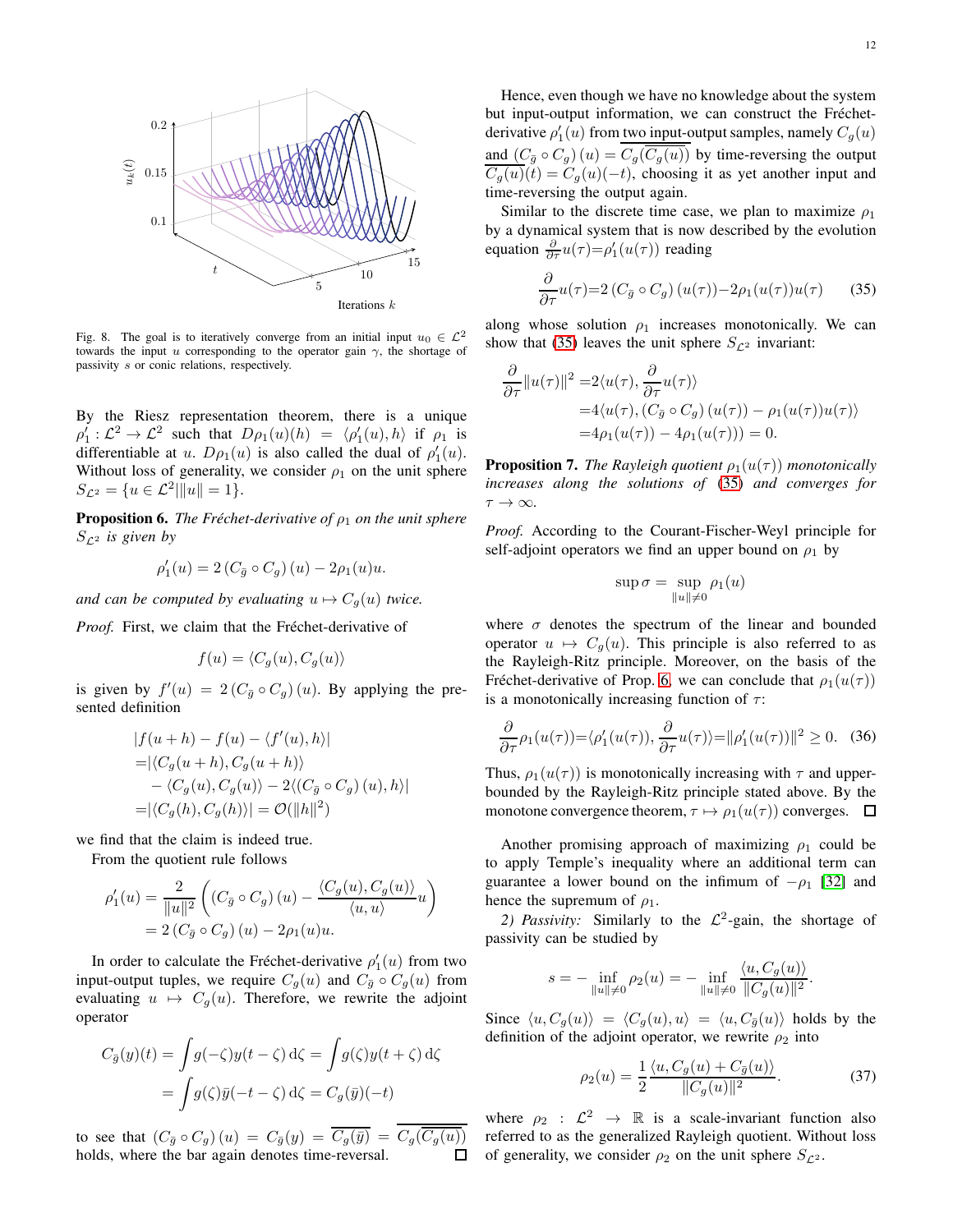**Proposition 8.** *The Fréchet-derivative of*  $\rho_2$  *on the unit sphere*  $S_{\mathcal{L}^2}$  *is given by* 

$$
\rho_2'(u) = \frac{1}{\|C_g(u)\|^2} (C_{\bar{g}}(u) + C_g(u) - 2\rho_2(u)(C_{\bar{g}} \circ C_g)(u))
$$

*and can be computed by evaluating*  $u \mapsto C_g(u)$  *thrice.* 

*Proof.* The proof is analogous to the proof of Prop. [6.](#page-11-2) П

To minimize  $\rho_2$ , we again consider the evolution equation

$$
\frac{\partial}{\partial \tau}u(\tau) = -\rho_2'(u(\tau))\tag{38}
$$

along whose solution  $\rho_2$  decreases monotonically. We can show that [\(38\)](#page-12-1) leaves the unit sphere  $S_{\mathcal{L}^2}$  invariant.

<span id="page-12-2"></span>**Proposition 9.** The generalized Rayleigh quotient  $ρ_2$  mono*tonically decreases along the solutions of* [\(38\)](#page-12-1)*.*

*Proof.* On the basis of the Fréchet-derivative of Prop. [9,](#page-12-2) we can conclude that  $\rho_2(u(\tau))$  is a monotonically decreasing function of  $\tau$ , cf. Eq. [\(36\)](#page-11-3). П

In case of conic relations, the gradients with respect to both variables  $c \in \mathbb{R}$  and  $u \in S_{\mathcal{L}^2}$  can also be obtained from evaluating  $u \mapsto C_q(u)$  thrice for determining the cone with infimal radius that a continuous time system is confined to, analogously to the cases of gain and passivity as introduced before. More details are left out due to brevity.

#### <span id="page-12-0"></span>*B. Multiple Input Multiple Output Systems*

In this subsection, we shortly summarize how the presented approach can be extended to MIMO systems along the lines of [\[10\]](#page-15-9), [\[11\]](#page-15-10). For simplicity we consider square MIMO systems, for which the input-output map for a given input sequence in matrix notation reads

$$
\begin{pmatrix} y_1 \\ y_2 \\ \vdots \\ y_m \end{pmatrix} = \begin{pmatrix} G_{11} & G_{12} & \cdots & G_{1m} \\ G_{21} & G_{22} & \cdots & G_{2m} \\ \vdots & \vdots & \vdots & \vdots \\ G_{m1} & G_{m2} & \cdots & G_{mm} \end{pmatrix} \begin{pmatrix} u_1 \\ u_2 \\ \vdots \\ u_m \end{pmatrix}
$$
(39)

with  $u_i, y_i \in \mathbb{R}^n$ ,  $i = 1, ..., m$ . In short notation, [\(39\)](#page-12-3) will be denoted by  $Y = \Gamma U$  where  $Y \in \mathbb{R}^{mn}$ ,  $U \in \mathbb{R}^{mn}$  and  $\Gamma \in \mathbb{R}^{mn \times mn}$ . The input-output system properties can then again be formulated as optimization problems

$$
\gamma^2 = \max_{\|U\| \neq 0} \frac{\|\Gamma U\|^2}{\|U\|^2}, \quad s = -\min_{\|U\| \neq 0} \frac{U^{\top} \Gamma U}{\|\Gamma U\|^2},
$$

$$
r_{\min}^2 = \min_{c} \max_{\|U\| \neq 0} \frac{c^2 \|U\|^2 - 2cU^{\top} \Gamma U + \|\Gamma U\|^2}{\|U\|^2}.
$$

We hence retrieve the same optimization problems as in the SISO case with the same respective gradients [\(6\)](#page-2-4), [\(16\)](#page-4-3) and [\(27\)](#page-7-7) with [\(28\)](#page-7-6), which can be computed with the terms  $U, \Gamma U, \Gamma^{\top} U$ and  $\Gamma^{\top} \Gamma U$ . In contrast to the SISO case, however,  $\Gamma$  does not have Toeplitz structure and therefore  $P\Gamma^{\top} \neq \Gamma P$ , but we can still compute the gradients by evaluating  $U \mapsto \Gamma U$  while  $\Gamma$ remains undisclosed. Let  $E_m^{ij}$  be the  $m \times m$  matrix with zero entries everywhere except for the single entry 1 at the ith row and jth column. Decomposing  $\Gamma^{\top} U = \sum_{i,j=1}^{m} (E_m^{ij} \otimes$  $P[\Gamma(E_m^{ij} \otimes P]U$  with  $\otimes$  denoting the Kronecker product,

yields a constructive procedure to compute  $\Gamma^{\top}U$  from  $m^2$ input-output tuples. For all  $i, j = 1, \ldots, m$ , we choose the  $j^{th}$ component of u, viz.  $u_j$ , time-reverse it, apply it to the  $i^{th}$ input of the system defined by  $\Gamma$ , measure only the  $i^{th}$  output and time reverse it again.

Altogether, we hence require  $m^2+1$  evaluations of  $U \mapsto \Gamma U$ to compute  $\nabla \rho_1(U)$ , and  $2m^2 + 1$  evaluations to calculate  $\nabla \rho_2(U)$  or  $\nabla_c \rho_3(c, U)$  together with  $\nabla_U \rho_3(c, U)$ . However, any prior knowledge on the coupling of the MIMO system can significantly reduce the amount of required (numerical) experiments, e.g. in case of knowledge on the interconnection of networked dynamical systems [\[11\]](#page-15-10).

<span id="page-12-1"></span>Since the optimization problems are analogous to the SISO case and since we have shown that the gradient can be computed from (numerical) experiments, all convergence guarantees presented in this paper hold also for the MIMO case and can be extended along the lines of Sec. [III-A](#page-10-1) and Sec. [III-C.](#page-12-4)

#### <span id="page-12-4"></span>*C. Measurement noise*

The presented framework for determining system properties is based on gradient dynamical systems. Generally speaking, the iterative procedure hence inherits robustness properties of such approaches from classical results, e.g. from [\[33\]](#page-15-33). To be more specific, we evaluate the case where the output is corrupted by additive measurement noise  $e, e = (e(1), ..., e(n))$ <sup>T</sup>. Similar to [\[6\]](#page-15-5), we consider white noise with zero mean and variance  $\sigma_e^2$ . For the  $\mathcal{L}^2$ gain, this implies that the data tuples of the experiments necessary for calculating the gradient read  $(u_k, Gu_k+e_{k,1}),$  $(P(Gu_k+e_{k,1}), GPGu_k+GPe_{k,1}+e_{k,2}),$  where  $e_{k,1}, e_{k,2}$  is the measurement noise of the first and second experiment.

**Lemma 3.** *The gradient*  $\hat{\nabla}\rho_1(u_k)$  *computed via Prop. 1 by evaluating*  $u_k \mapsto Gu_k + e_{k,j}$  *twice* (*j* = 1, 2*), with*  $e_{k,j}$  =  $(e_{k,j}(1), \ldots, e_{k,j}(n))^\top$ ,  $(e_{k,j}(i) \sim \mathcal{N}(0, \sigma_e^2)$ ,  $i = 1, \ldots, n$ , *yields*

<span id="page-12-5"></span>
$$
\hat{\nabla}\rho_1(u_k) = \nabla\rho_1(u_k) + \epsilon_k \tag{40}
$$

<span id="page-12-3"></span> $with \ \mathbb{E}[\epsilon_k] = 0 \ and \ \mathbb{E}[\|\epsilon_k\|^2] \leq 4 \, \mathbb{E}(e_{k,1}^\top GG^\top e_{k,1} + e_{k,2}^\top e_{k,2}).$ 

*Proof.* Computing the gradient vector field  $\rho_1 : S^{n-1} \to \mathbb{R}$ from the noise corrupted data  $P(Gu_k + e_{k,1}) \mapsto GPGu_k +$  $GPe_{k,1} + e_{k,2}$  yields [\(40\)](#page-12-5) with

$$
\epsilon_k = 2 \left( PGPe_{k,1} + Pe_{k,2} - \left( u_k^{\top} PGPe_{k,1} + u_k^{\top} Pe_{k,2} \right) u_k \right).
$$

The linearity of the expectation operator and  $e_{k,1}(i)$ ,  $e_{k,2}(i)$  ∼  $\mathcal{N}(0, \sigma_e^2)$  for  $i = 1, ..., n$  directly leads to  $\mathbb{E}[\epsilon_k(i)] =$  $0, i = 1, \ldots, n$  as well as to an upper bound on the variance  $\mathbb{E}[\|\epsilon_k\|^2] = 4 \, \mathbb{E} (e_{k,1}^\top G G^\top e_{k,1} + e_{k,2}^\top e_{k,2} - (u^\top G^\top e_{k,1})^2 (u^{\top}Pe_{k,2})^2 \leq 4 \mathbb{E} (e_{k,1}^{\top}GG^{\top}e_{k,1} + e_{k,2}^{\top}e_{k,2}).$ 

Most importantly, this means that the gradient is unbiased. The upper bound on the variance provides theoretical insights. For calculating the variance, however, some bounds on G are necessary. Similar results hold for the gradient of the inputstrict passivity cost function (cf. [\[8\]](#page-15-7)) and the gradients in [\(27\)](#page-7-7), [\(28\)](#page-7-6) for conic relations. Exemplarily, we keep considering the  $\mathcal{L}^2$ -gain and let  $\lambda_1 \geq \cdots \geq \lambda_n$  denote the eigenvalues of  $G^{\top}G$ .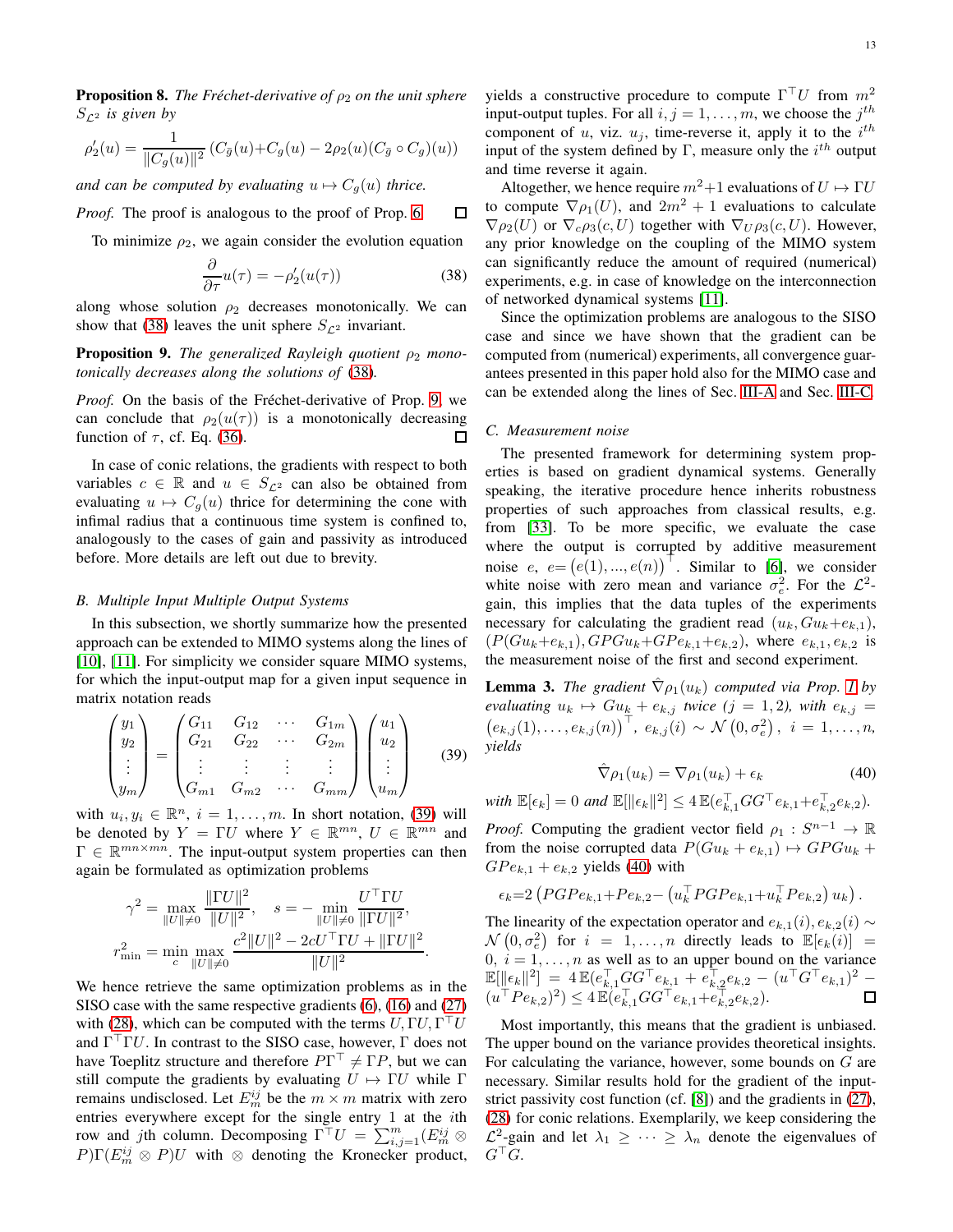**Lemma 4.** *The Rayleigh quotient*  $\rho_1 : S^{N-1} \to R$  *has the following characteristics:*

- $\rho_1 \in \mathcal{C}^{\infty}$
- $\rho_1$  *is locally strongly concave at*  $v_1$  *with the concavity parameter*  $l = \lambda_1 - \lambda_2 > 0$  *if and only if the largest eigenvalue*  $\lambda_1$  *is simple*
- $\nabla \rho_1$  *is locally Lipschitz on the unit sphere with the Lipschitz constant*  $L = \lambda_1 - \lambda_n$ *.*

*Proof.* The Rayleigh quotient  $\rho_1$  :  $R^n \setminus \{0\} \rightarrow R$  is a smooth function [\[13\]](#page-15-13), and hence  $\rho_1 : S^{n-1} \to R$  is smooth as well. Since the function  $\rho_1$  is twice continuously differentiable, then  $\rho_1$  is locally strongly concave with the parameter l if and only if  $H_{\rho_1}(v_1) \preceq -lI_n$ . The computation of the Hessian reveals  $H_{\rho_1}(v_1) = 2(G^{\top}G - \lambda_1 I_n).$ By projection onto the tangent space  $T_{v_1}S^{n-1}$  which is spanned by the orthonormal vectors  $v_2, \ldots, v_n$ , we find  $v_2 \quad ... \quad v_n)^\top H_{\rho_1}(v_1) (v_2 \quad ... \quad v_n)$ =  $2 \text{diag} ((\lambda_2-\lambda_1), \ldots, (\lambda_n-\lambda_1)) \leq (\lambda_2-\lambda_1)I_{n-1}$ , and hence that  $\rho_1$  is indeed locally strongly concave at  $v_1$  on the manifold  $S^{n-1}$  with the concavity parameter  $l = \lambda_1 - \lambda_2$ . Since  $\rho_1$  is twice differentiable and locally concave at  $v_1$  on the unit sphere  $S^{n-1}$ ,  $\rho_1$  is locally Lipschitz with constant L if and only if  $H_{\rho_1}(v_1) \succeq -LI_n$ . The results above then finally lead to  $L = \lambda_1 - \lambda_n$ , which concludes the proof.

Similar statements follow from Thm. [2](#page-5-2) and Thm. [4](#page-8-1) for  $\rho_2$ and  $\rho_3$ . This leads directly to results from [\[33\]](#page-15-33) which we state here for general gradient methods in the presence of noise.

**Proposition 10.** *(* $[33, Ch. 4, Thm. 3]$  $[33, Ch. 4, Thm. 3]$ *)* Let  $F(u)$  be strongly *concave (with constant* l*) with a gradient satisfying a Lipschitz condition (with constant L). Furthermore, let*  $u_{k+1} = u_k +$  $\alpha_k(\nabla F(u_k)+\epsilon_k)$  *be our updating scheme where the noise*  $\epsilon_k$ *is random, independent, with*  $\mathbb{E}[\epsilon_k] = 0$  *and*  $\mathbb{E}[\|\epsilon_k\|^2] \le \sigma^2$ .

(i) *Then there exists a*  $\bar{\alpha} > 0$  *such that for*  $\alpha_k = \alpha$ ,  $k =$  $1, 2, \ldots$ , with  $0 < \alpha < \bar{\alpha}$ , we have

$$
\mathbb{E}[F(u^*) - F(u_k)] \le R(\alpha) + \mathbb{E}[F(u^*) - F(u_0)]q^k
$$

*where*  $q < 1$ *,*  $R(\alpha) \rightarrow 0$  *as*  $\alpha \rightarrow 0$ *.* 

- (ii) If  $\alpha_k \to 0$ ,  $\sum_{k=0}^{\infty} \alpha_k = \infty$ , then  $\mathbb{E}[\Vert u_k u^* \Vert^2] \to 0$ .
- (iii) *Finally, if*  $\alpha_k = \alpha/k$ ,  $\alpha > 1/(2l)$ *, then*

$$
\mathbb{E}[F(u^*) - F(u_k)] \le \frac{L\sigma^2\alpha^2}{2(2l\alpha - 1)k} + \mathcal{O}\left(\frac{1}{k}\right).
$$

With a suitably chosen step size  $\alpha_k$ , the iteration

$$
u'_{k+1} = u_k + \alpha_k (\nabla \rho_1(u_k) + \epsilon_k), \quad u_{k+1} = \frac{u'_{k+1}}{\|u'_{k+1}\|}
$$

is hence locally convergent to  $u^*$  with  $\rho(u^*) = \gamma^2$  for small enough noise, and similarly for, e.g., the input-feedforward passivity index. Even if we do not have zero mean white noise on the measurement but only the information on a deterministic worst-case bound on  $\epsilon$ , [\[33,](#page-15-33) Ch. 4, Thm. 1] provides convergence guarantees for general gradient methods towards a neighborhood of the optimizer dependent on  $\epsilon$ leading to a confidence interval.

The above analysis also give us an approach to determine local convergence rates. Applying [\[34,](#page-15-34) Thm. 1.5] for a fixed step size of  $\alpha = \frac{2}{L+l}$  leads to a local convergence estimate of

$$
\rho_1(u^*) - \rho_1(u_k) \le \frac{L}{2} \left( \frac{L-l}{L+l} \right)^{2k} \|u^* - u_0\|^2.
$$

For the gradient method with exact line search (as it is possible without additional input-output tuples for the  $\mathcal{L}^2$ -gain and the input-strict and output-strict passivity), we can apply [\[34,](#page-15-34) Thm. 1.2] to find the local convergence estimate of

$$
\rho_1(u^*) - \rho_1(u_k) \le \left(\frac{L-l}{L+l}\right)^{2k} (\rho_1(u_0) - \rho_1(u^*)). \tag{41}
$$

More recently, [\[35\]](#page-15-35) also provide design tools to tailor a gradient dynamical system to the required convergence rate and robustness (i.e., in [\[35\]](#page-15-35),  $H_2$ -performance from noise to output/optimizer). Based on the results in Sec. [II,](#page-1-1) one can hence design an iterative gradient scheme with specific local robustness and convergence guarantees, e.g., for determining the  $\mathcal{L}^2$ -gain. This framework even paves the way towards extending the presented approaches to (slightly) nonlinear systems if the influence of the nonlinearity can be bounded by a deterministic  $\epsilon$ , or alternatively can be described in terms of integral quadratic constraints in the setup of [\[35\]](#page-15-35).

#### <span id="page-13-1"></span>IV. EXAMPLE

<span id="page-13-0"></span>In this section, we illustrate the applicability and the potential of the proposed methods with different examples, including an oscillator and a high-dimensional system.

# *A.* L 2 *-gain and conic relations of a random system*

We start with a randomly generated LTI system of order 20 (MATLAB function *drss* with  $rng(0)$ ), which has an  $\mathcal{L}^2$ -gain of  $\gamma = 13.7$ . The initial input  $u_0 \in \mathbb{R}^{10^3}$  is  $u_0 = \sin(t)$ ,  $t =$  $1, \ldots, 10^3$ , normalized such that  $||u_0|| = 1$ . We first apply the continuous time gradient dynamical system and saddle-point dynamics for finding the  $\mathcal{L}^2$ -gain as well as the tightest cone containing the input-output behavior via numerical integration in MATLAB with *ode15s*. Secondly, we apply the presented iterative sampling schemes. In case of the  $\mathcal{L}^2$ -gain, we choose Algorithm 1 in [\[7\]](#page-15-6). For finding the tightest cone, we apply the *Uzawa* method (cf. Prop. [5\)](#page-9-3) with a step size of  $\alpha = 0.002$ . The simulation results in Fig. [9](#page-14-0) confirm the convergence guarantees provided in Sec. [II.](#page-1-1) Allowing for conic relations instead of the  $\mathcal{L}^2$ -gain decreases the radius to  $r_{\min} = 7.7$ .

## *B. Shortage of passivity of an oscillating system*

We next consider the oscillator given by

$$
\begin{aligned} \dot{x}(t) &= \begin{pmatrix} -0.1 & 1 \\ -1 & 0.1 \end{pmatrix} x(t) + \begin{pmatrix} 0 \\ 1 \end{pmatrix} u(t) \\ y(t) &= \begin{pmatrix} 0 & 1 \end{pmatrix} x(t) + 0.01u(t), \end{aligned} \tag{42}
$$

with  $u(t) = 0$  for  $t < 0$  and  $H : u \mapsto y$  in the time interval  $t \in [0, 10]$ . We simulate the model with a sampling time of  $\Delta t = 0.01$ s. Its true shortage of passivity is  $s^* = 0.07$ . We first apply the gradient dynamical system described in [\(17\)](#page-4-4) and then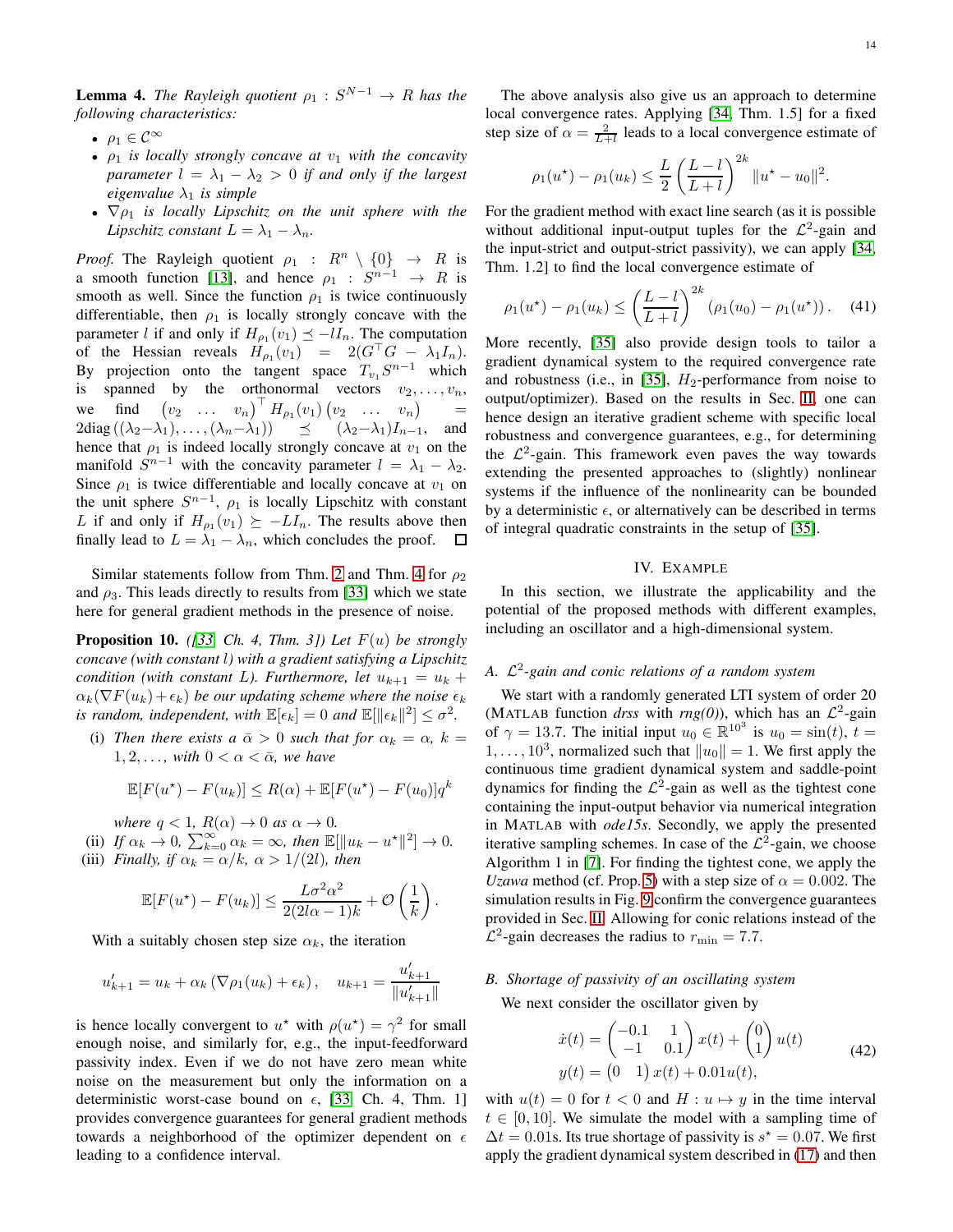

<span id="page-14-0"></span>Fig. 9. Illustration of the (a) continuous time and (b) discrete time optimization to determine the  $\mathcal{L}^2$ -gain  $\gamma^*$  (top) and the conic relation with minimal radius  $(c^*, r_{\text{min}})$  (bottom).



<span id="page-14-1"></span>Fig. 10. Illustration of the (a) continuous time and (b) discrete time optimization to determine the shortage of passivity  $s^*$ .

apply the iterative sampling scheme including the line search algorithm in [\(22\)](#page-6-0). The initial input  $u \in \mathbb{R}^{103}$  is chosen to be the normed constant signal  $u = (10\sqrt{10})^{-1}(1,..., 1)$ . The results in Fig. [10](#page-14-1) show after seven iterations that the system is not (output strictly) passive. Even for an oscillator, we can approximate the shortage of passivity after only few iterations. However, very close to the true minimum of  $\rho_2$ , convergence becomes quite slow, which might be due to the fact that the generalized eigenvalues of the matrix pair  $\frac{1}{2}(G^{\top} + G), G^{\top}G)$ are spread out, which is an indicator for slow convergence of steepest descent methods (cf. [\(41\)](#page-13-1) with  $L \gg l$ ).

#### *C. High-dimensional system*

The third example is taken from the literature and can be found, for example, in [\[36\]](#page-15-36) and references therein<sup>[1](#page-14-2)</sup>. The SISO LTI model of order 84 describes the discretization of a partial differential equation (PDE) over a  $7 \times 12$  grid, where the boundaries of interest lie on the opposite corners of a square. The example is listed as a benchmark example for model order reduction when the exact mathematical model is known. We simulate the trajectories with a sampling rate of  $\Delta t = 5e^{-5}$  over  $10^4$  steps. The true  $\mathcal{L}^2$ -gain of the

<span id="page-14-2"></span><sup>1</sup>The authors of [\[36\]](#page-15-36) made their MATLAB files available on <http://verivital.com/hyst/pass-order-reduction/> discrete time system is  $\gamma = 10.8$  and the input feedfoward passivity index is  $\nu = -0.07$ . Furthermore, the measurements are subject to multiplicative noise, i.e.,  $\tilde{y}_k = (1 + \varepsilon_k) y_k$ , where  $\varepsilon_k(i)$  is uniformly distributed in the interval  $[-\bar{\varepsilon}, \bar{\varepsilon}]$ ,  $i = 1, \dots, n$ , with  $\bar{\varepsilon} = 0.5$ . For both, the  $\mathcal{L}^2$ -gain and input-strict passivity, we choose the initial input to be  $u_0 =$  $\sin(t) + 0.25$ ,  $t = 1, ..., 10^4$ , normalized such that  $||u_0|| = 1$ . We apply a gradient ascent and descent, respectively, with gradient information from two noise corrupted data samples

per iteration as discussed in Sec. [III-C](#page-12-4) and we choose a fixed step size of  $\alpha = 0.01$ . The results in Fig. [11](#page-14-3) show that 5 10 ∗ (a) ˆγ1 1.5  $(h)$ ˆν



<span id="page-14-3"></span>Fig. 11. Iteratively determining (a) the gain and (b) passivity of the discretized PDE system with measurement noise levels at 50%.

the presented approach converges quite fast towards a small neighborhood of the true system property despite high noise levels, which is well aligned with the discussions in Sec. [III-C.](#page-12-4)

As reference and further motivation, we apply simple system identification tools off the shelf to the first input-output pair. We choose the MATLAB functions *ssest* (estimates statespace model and then refines the parameter values using prediction error minimization), *ssregest* (estimates state-space model by reduction of regularized ARX model), and *n4sid* (estimates state-space model using subspace method) each for different assumptions on the system order as well as the suggested system order of 11. After the model identification, we then determine the gain and the input feedforward passivity index with *norm(*·*,inf), getPassiveIndex(*·*,'input')*, respectively. The result is summarized in the table below. Note that for a system order of 100 the system identification techniques required up to 1.3 hours on an Intel i7, while the computational expenses of the sampling schemes are negligible small.

| assumed<br>system order:           | 10                                             | 40                                                                                     | 100                                          | default                                        |
|------------------------------------|------------------------------------------------|----------------------------------------------------------------------------------------|----------------------------------------------|------------------------------------------------|
| ssest                              | $\hat{\gamma} = 1.49$<br>$\hat{\nu} = -84.8$   | $\hat{\gamma} = 48.6$<br>$\hat{\nu}=-\infty$                                           | command<br>failed                            | $\hat{\gamma} = 9.59$<br>$\hat{\nu} = -\infty$ |
| ssregest                           |                                                | $\hat{\gamma} = 10.5$ $\hat{\gamma} = 10.8$<br>$\hat{\nu} = -4.42$ $\hat{\nu} = -1.45$ | $\hat{\gamma} = 10.8$<br>$\hat{\nu} = -0.07$ | $\hat{\gamma} = 11.0$<br>$\hat{\nu} = -3.92$   |
| n4sid                              | $\hat{\gamma} = 10.8$<br>$\hat{\nu} = -\infty$ | $\hat{\gamma} = 10.8$<br>$\hat{\nu} = -\infty$                                         | $\hat{\gamma} = 44.2$<br>$\hat{\nu}=-\infty$ | $\hat{\gamma} = 10.8$<br>$\hat{\nu} = -\infty$ |
| $(\gamma^* = 10.8, \nu^* = -0.07)$ |                                                |                                                                                        |                                              |                                                |

Thus we can see that standard system identification tools from one noise-corrupted input-output trajectory produced highly variable results, especially with respect to the input feedforward passivity index. While a more in-depth analysis and comparison of state of the art system identification techniques (cf. [\[37\]](#page-15-37), [\[38\]](#page-15-38), [\[39\]](#page-15-39)) together with subsequent